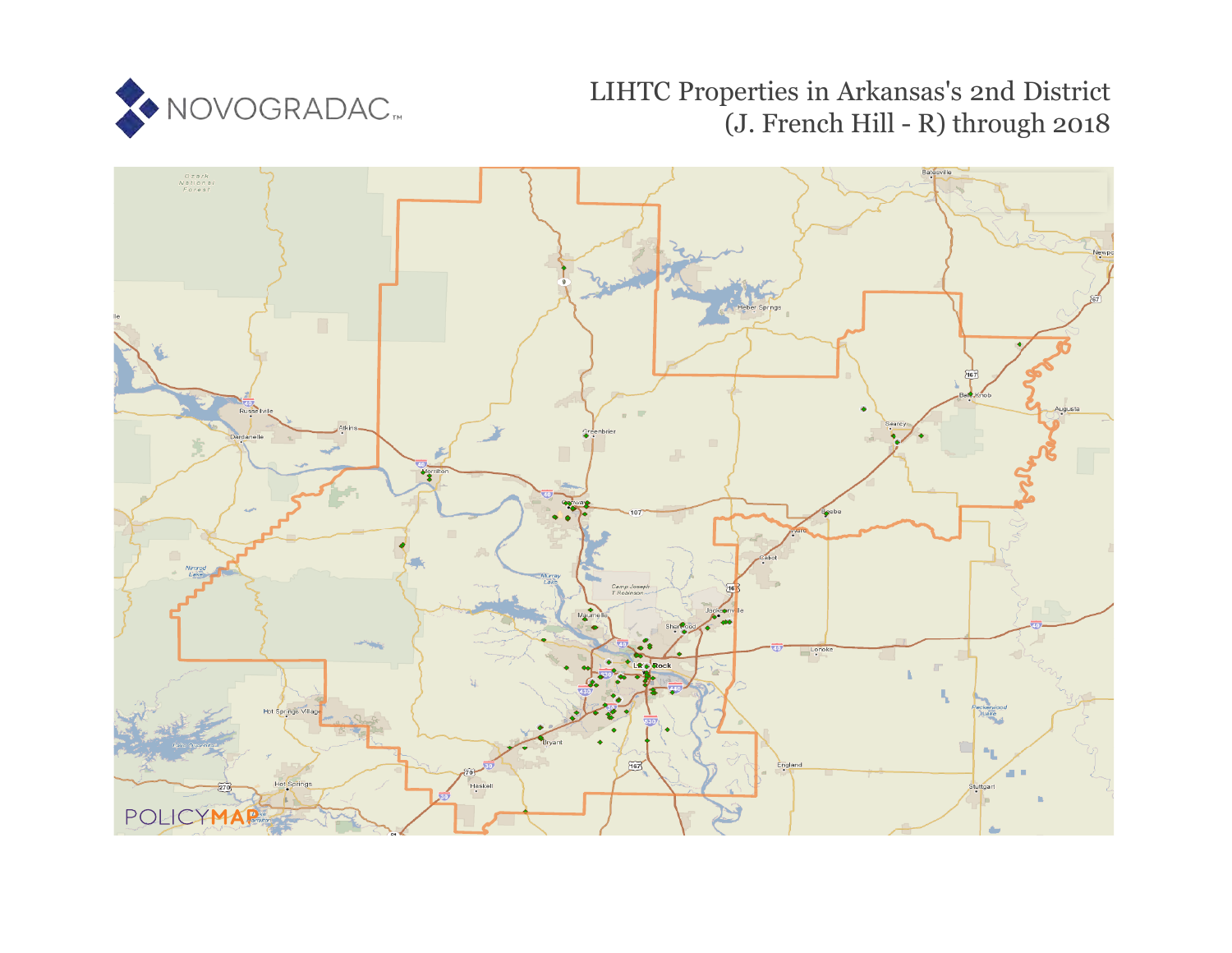| <b>Project Name</b>                                                             | <b>Address</b>                                  | City               | <b>State</b> | <b>Zip Code</b> | <b>Nonprofit</b><br><b>Sponsor</b> | <b>Allocation</b><br>Year | <b>Annual</b><br><b>Allocated</b><br><b>Amount</b> | <b>Year Placed</b><br>in Service | <b>Construction Type</b>  | <b>Total</b><br><b>Units</b> | Low<br>Income<br><b>Units</b> | <b>Rent</b> or<br><b>Income</b><br><b>Ceiling</b> | <b>Credit</b><br><b>Percentage</b>            | Tax-<br><b>Exempt</b><br><b>Bond</b> | <b>HUD Multi-</b><br><b>Family</b><br><b>Financing/Rental</b><br><b>Assistance</b> |
|---------------------------------------------------------------------------------|-------------------------------------------------|--------------------|--------------|-----------------|------------------------------------|---------------------------|----------------------------------------------------|----------------------------------|---------------------------|------------------------------|-------------------------------|---------------------------------------------------|-----------------------------------------------|--------------------------------------|------------------------------------------------------------------------------------|
| ST ANTHONY'S SENIOR $\,$ 202 E GREEN ST $\,$ MORRILTON<br>LIVING                |                                                 |                    | AR           | 72110           | $\mathbf{N}\mathbf{o}$             | 2003                      | \$162,345                                          | 2005                             | Acquisition and Rehab 30  |                              | 24                            |                                                   | 70 % present $\,$ No $\,$<br>value            |                                      |                                                                                    |
| <b>STONEWOOD</b><br><b>APARTMENTS</b>                                           | $3600$ SPRINGER $\;$ LITTLE ROCK<br><b>BLVD</b> |                    | $\rm{AR}$    | 72206           | $\mathbf{No}$                      | 2003                      | \$300,000                                          | 2005                             | <b>New Construction</b>   | 52                           | $\bf 41$                      | 60% AMGI                                          | 70 % present $\,$ No $\,$<br>value            |                                      |                                                                                    |
| <b>MIDTOWN PARK FKA</b><br><b>PLAZA TOWERS</b>                                  | 6115 W<br>MARKHAM                               | <b>LITTLE ROCK</b> | AR           | 72205           | No                                 | 2005                      | \$141,640                                          | 2005                             | Acquisition and Rehab 132 |                              | 107                           | 60% AMGI                                          | $30\ \%$ present $\ \ \gamma_{\rm e s}$ value |                                      |                                                                                    |
| RIDGE AT SEARCY                                                                 | 2001 QUALITY<br>DR                              | <b>SEARCY</b>      | ${\bf AR}$   | 72143           | No                                 | 2003                      | \$325,000                                          | 2005                             | New Construction          | 64                           | 48                            |                                                   | Not<br>Indicated                              |                                      |                                                                                    |
| <b>EASTVIEW TERRACE</b><br><b>APARTMENTS</b>                                    | 1200 GEYER ST LITTLE ROCK                       |                    | $\rm{AR}$    | 72202           | No                                 | 2005                      | \$362,538                                          | 2006                             | Acquisition and Rehab 100 |                              | 100                           | 60% AMGI                                          | <b>Both 30%</b><br>and 70%<br>present value   | No                                   |                                                                                    |
| <b>FAIR OAKS</b><br><b>APARTMENTS</b>                                           | 9600 W 36TH ST LITTLE ROCK                      |                    | AR           | 72204           | No                                 | 2005                      | \$394,115                                          | 2006                             | Acquisition and Rehab 100 |                              | 100                           |                                                   | <b>Both 30%</b><br>and 70%<br>present value   | No                                   |                                                                                    |
| <b>LEAWOOD</b><br><b>APARTMENTS</b>                                             | 850 N BEECH ST BEEBE                            |                    | AR           | 72012           | No                                 | 2005                      | \$64,641                                           | 2006                             | <b>New Construction</b>   | 24                           | 24                            | 60% AMGI                                          | $30$ % present $\,$ No $\,$<br>value          |                                      |                                                                                    |
| <b>OUR WAY APTS</b>                                                             | 10434 W 36TH<br>ST                              | LITTLE ROCK        | ${\bf AR}$   | 72204           | Yes                                | 2005                      | \$400,000                                          | 2006                             | Acquisition and Rehab 144 |                              | 144                           |                                                   | <b>Both 30%</b><br>and 70%<br>present value   | No                                   | Yes                                                                                |
| PARK RIDGE AT<br><b>CONWAY</b>                                                  | <b>1930 RICH</b><br><b>SMITH LN</b>             | <b>CONWAY</b>      | AR           | 72032           | No                                 | 2004                      | \$300,000                                          | 2006                             | New Construction          | 48                           | 38                            |                                                   | Not<br>Indicated                              |                                      |                                                                                    |
| <b>EASTSIDE LOFTS</b><br><b>PHASE II</b>                                        | 1400<br><b>CUMBERLAND</b>                       | <b>LITTLE ROCK</b> | AR           | 72202           | No                                 | 2005                      | \$273,052                                          | 2007                             | Acquisition and Rehab 34  |                              | 30                            |                                                   | <b>Both 30%</b><br>and 70%<br>present value   | No                                   |                                                                                    |
| <b>ROCK CREEK</b><br><b>APARTMENTS OF</b><br><b>CONWAY</b>                      | 375 MONROE ST CONWAY                            |                    | AR           | 72032           | No                                 | 2010                      | \$400,000                                          | 2007                             | <b>New Construction</b>   | 56                           | 44                            |                                                   | 60% AMGI TCEP only No                         |                                      |                                                                                    |
| <b>HOMETOWNE AT</b><br><b>CONWAY AKA</b><br>GARDENS AT CONWAY COMMONS DR<br>COM | 1750 VILLAGE                                    | CONWAY             | AR           | 72032           | No                                 | 2005                      | \$400,000                                          | 2007                             | <b>New Construction</b>   | 102                          | 51                            | 60% AMGI                                          | 70 % present $\,$ No $\,$<br>value            |                                      |                                                                                    |
| STONE RIDGE CEDAR 5201 GEYER<br>RIDGE                                           | <b>SPRINGS RD</b>                               | LITTLE ROCK        | AR           | 72209           | No                                 | 2010                      | \$160,351                                          | 2007                             | Acquisition and Rehab 155 |                              | 155                           |                                                   | 30 % present Yes<br>value                     |                                      | Yes                                                                                |

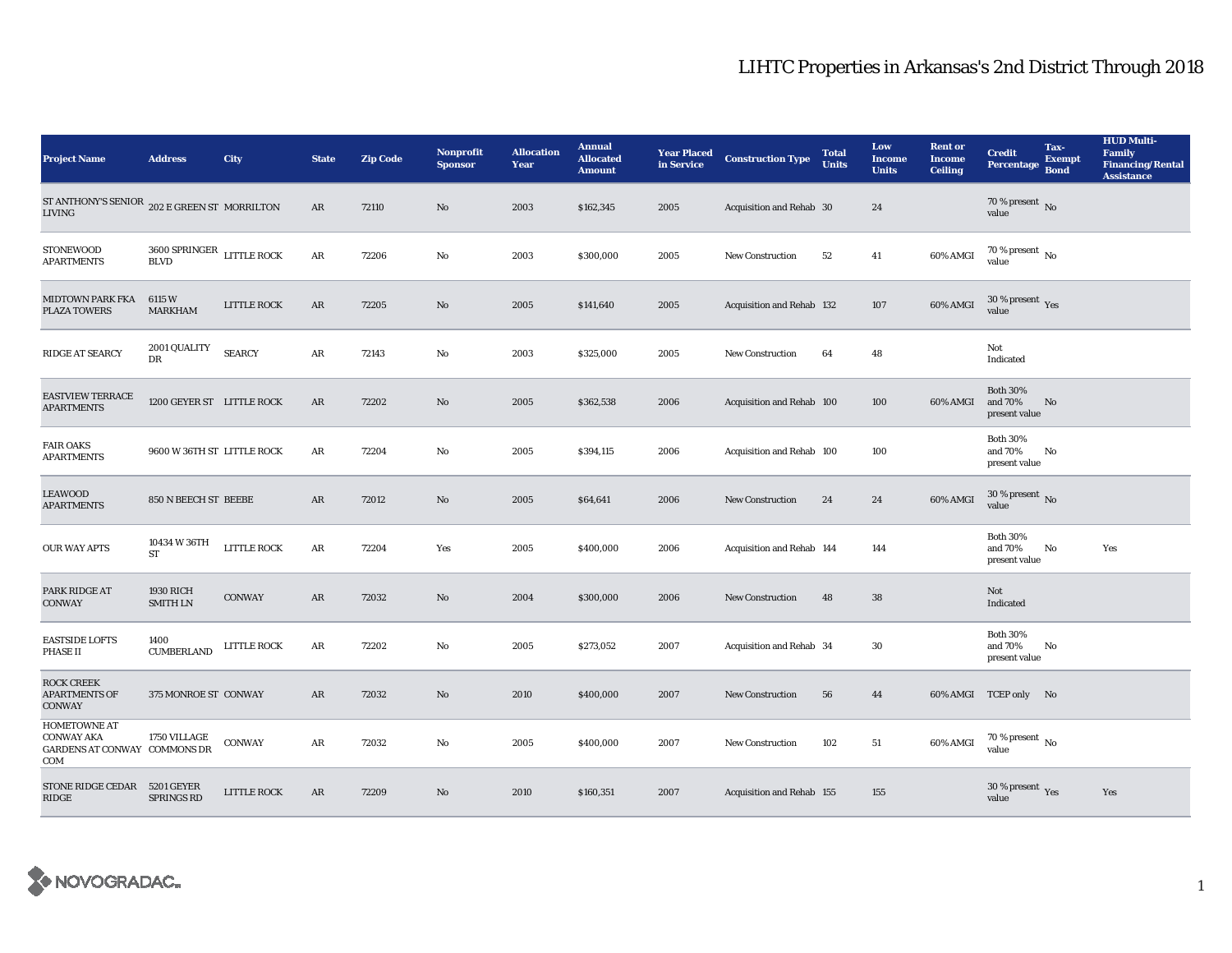| <b>Project Name</b>                                                                                                                            | <b>Address</b>                              | City                        | <b>State</b> | <b>Zip Code</b> | <b>Nonprofit</b><br><b>Sponsor</b> | <b>Allocation</b><br>Year | <b>Annual</b><br><b>Allocated</b><br><b>Amount</b> | <b>Year Placed<br/>in Service</b> | <b>Construction Type</b>  | <b>Total</b><br><b>Units</b> | Low<br><b>Income</b><br><b>Units</b> | <b>Rent or</b><br><b>Income</b><br><b>Ceiling</b> | <b>Credit</b><br><b>Percentage</b>          | Tax-<br><b>Exempt</b><br><b>Bond</b> | <b>HUD Multi-</b><br><b>Family</b><br><b>Financing/Rental</b><br><b>Assistance</b> |
|------------------------------------------------------------------------------------------------------------------------------------------------|---------------------------------------------|-----------------------------|--------------|-----------------|------------------------------------|---------------------------|----------------------------------------------------|-----------------------------------|---------------------------|------------------------------|--------------------------------------|---------------------------------------------------|---------------------------------------------|--------------------------------------|------------------------------------------------------------------------------------|
| <b>ARRINGTON</b><br><b>APARTMENTS II</b>                                                                                                       | <b>6301 CAMP</b><br><b>ROBINSON RD</b>      | NORTH LITTLE<br><b>ROCK</b> | $\rm{AR}$    | 72118           | No                                 | 2006                      | \$564,484                                          | 2008                              | <b>New Construction</b>   | 36                           | 36                                   | 60% AMGI                                          | 70 % present $\,$ No $\,$<br>value          |                                      |                                                                                    |
| <b>KENSETT</b><br><b>APARTMENTS</b>                                                                                                            | 600 DONIPHAN KENSETT<br>$\operatorname{ST}$ |                             | AR           | 72082           | $\mathbf{N}\mathbf{o}$             | 2006                      | \$247,570                                          | 2008                              | Acquisition and Rehab 25  |                              | 25                                   | <b>50% AMGI</b>                                   | <b>Both 30%</b><br>and 70%<br>present value | No                                   |                                                                                    |
| RIDGE AT SEARCY II                                                                                                                             | 2001 QUALITY<br><b>DR</b>                   | <b>SEARCY</b>               | AR           | 72143           | No                                 | 2007                      | \$400,000                                          | 2008                              | <b>New Construction</b>   | 48                           | ${\bf 38}$                           | 60% AMGI                                          | $70$ % present $\,$ No value                |                                      |                                                                                    |
| ARKANSAS RIVER APTS $\begin{array}{ll} 6900 \text{ CANTREL} \\ \text{FKA VALLEY HEIGHTS \\ \text{RD} \end{array}$ LITTLE ROCK<br><b>APTS I</b> |                                             |                             | AR           | 72207           | No                                 | 2010                      | \$278,913                                          | 2008                              | <b>New Construction</b>   | 72                           | 72                                   |                                                   | Not<br>Indicated                            |                                      |                                                                                    |
| SPANISH JON'S<br><b>APARTMENTS</b>                                                                                                             | 5001 W 65TH ST LITTLE ROCK                  |                             | AR           | 72209           | No                                 | Insufficient<br>Data      | \$313,560                                          | 2008                              | Acquisition and Rehab 224 |                              | 220                                  |                                                   | Not<br>Indicated                            |                                      |                                                                                    |
| ARKANSAS RIVER APTS 6900 CANTRELL LITTLE ROCK                                                                                                  |                                             |                             | AR           | 72207           | No                                 | 2010                      | \$278,913                                          | 2009                              | <b>New Construction</b>   | 72                           | 72                                   | 60% AMGI                                          | $30\,\%$ present $\,\mathrm{Yes}$ value     |                                      | Yes                                                                                |
| <b>ST JOHN'S APTS</b>                                                                                                                          | 5001 W 65TH ST LITTLE ROCK                  |                             | AR           | 72209           | No                                 | 2009                      | \$313,561                                          | 2009                              | Acquisition and Rehab 224 |                              | 224                                  | 60% AMGI                                          | $30\,\%$ present $\,$ $\rm Yes$<br>value    |                                      | Yes                                                                                |
| METROPOLITAN<br>VILLAGE                                                                                                                        | 2801 S SCOTT ST LITTLE ROCK                 |                             | AR           | 72206           | No                                 | 2007                      | \$480,000                                          | 2009                              | <b>New Construction</b>   | 60                           | 42                                   |                                                   | 70 % present $\hbox{No}$<br>value           |                                      |                                                                                    |
| <b>STONE RIDGE AT</b><br><b>CONWAY PHASE I</b>                                                                                                 | 1985 RICH<br><b>SMITH LN</b>                | <b>CONWAY</b>               | AR           | 72032           | No                                 | 2009                      | \$400,000                                          | 2009                              | <b>New Construction</b>   | 48                           | 48                                   | 60% AMGI                                          | 70 % present $\overline{N_0}$<br>value      |                                      | Yes                                                                                |
| <b>AUXORA ARMS</b><br><b>APARTMENTS</b>                                                                                                        | <b>9101 AUXOR</b><br>AVE                    | <b>LITTLE ROCK</b>          | $\rm{AR}$    | 72209           | No                                 | 2007                      | \$312,630                                          | 2009                              | Acquisition and Rehab 100 |                              | 100                                  |                                                   | <b>Both 30%</b><br>and 70%<br>present value | No                                   |                                                                                    |
| <b>STONE RIDGE AT</b><br><b>CONWAY FKA PARK</b><br>RIDGE PHASE II                                                                              | 1985 RICH<br><b>SMITH LN</b>                | <b>CONWAY</b>               | AR           | 72032           | No                                 | 2007                      | \$482,780                                          | 2009                              | <b>New Construction</b>   | 48                           | 38                                   |                                                   | Not<br>Indicated                            |                                      |                                                                                    |
| STONE RIDGE AT<br><b>CONWAY II FKA PARK</b><br><b>RIDGE PHASE</b>                                                                              | 1960<br>RICHSMITH LN                        | CONWAY                      | AR           | 72032           | No                                 | 2009                      | \$1,000                                            | 2010                              | <b>New Construction</b>   | 48                           | 38                                   | 60% AMGI                                          | $70\,\%$ present $\,$ No value              |                                      |                                                                                    |
| <b>WOODBEND</b><br><b>APARTMENTS</b>                                                                                                           | 501 VALENCIA<br>DR                          | <b>MAUMELLE</b>             | AR           | 72113           | No                                 | 2009                      | \$600,000                                          | 2010                              | Acquisition and Rehab 104 |                              | 104                                  | 60% AMGI                                          | <b>Both 30%</b><br>and 70%<br>present value | No                                   |                                                                                    |

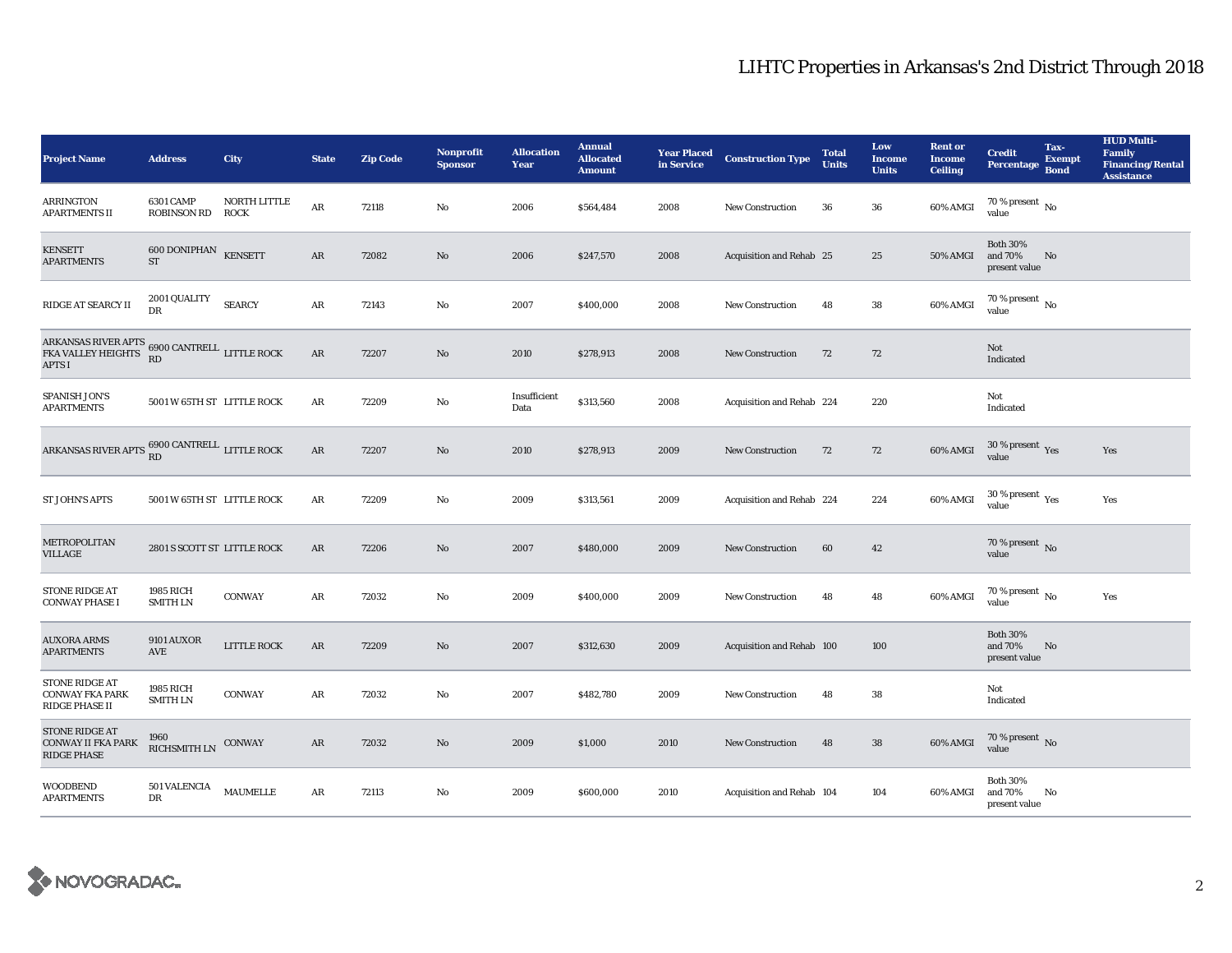| <b>Project Name</b>                                               | <b>Address</b>                           | City                     | <b>State</b> | <b>Zip Code</b> | <b>Nonprofit</b><br><b>Sponsor</b> | <b>Allocation</b><br>Year | <b>Annual</b><br><b>Allocated</b><br><b>Amount</b> | <b>Year Placed</b><br>in Service | <b>Construction Type</b>  | <b>Total</b><br><b>Units</b> | Low<br><b>Income</b><br><b>Units</b> | <b>Rent or</b><br><b>Income</b><br><b>Ceiling</b> | <b>Credit</b><br><b>Percentage</b>          | Tax-<br><b>Exempt</b><br><b>Bond</b> | <b>HUD Multi-</b><br><b>Family</b><br><b>Financing/Rental</b><br><b>Assistance</b> |
|-------------------------------------------------------------------|------------------------------------------|--------------------------|--------------|-----------------|------------------------------------|---------------------------|----------------------------------------------------|----------------------------------|---------------------------|------------------------------|--------------------------------------|---------------------------------------------------|---------------------------------------------|--------------------------------------|------------------------------------------------------------------------------------|
| <b>STONE RIDGE HOMES</b><br>OF MORRILTON                          | 404 LEGACY DR MORRILTON                  |                          | AR           | 72110           | No                                 | 2009                      | \$1,000                                            | 2010                             | <b>New Construction</b>   | 33                           | $32\,$                               |                                                   | 70 % present $\overline{N_0}$<br>value      |                                      |                                                                                    |
| <b>CANTRELL HEIGHTS</b>                                           | $6900$ CANTRELL $\:$ LITTLE ROCK $\,$ RD |                          | ${\bf AR}$   | 72207           | No                                 | 2004                      | \$165,533                                          | 2010                             | Acquisition and Rehab 126 |                              | 126                                  | 60% AMGI                                          | $30$ % present $\,$ $\rm Yes$<br>value      |                                      | Yes                                                                                |
| CUMBERLAND MANOR 2721 S SCOTT ST LITTLE ROCK                      |                                          |                          | AR           | 72206           | $\mathbf{N}\mathbf{o}$             | 2007                      | \$479,960                                          | 2010                             | <b>New Construction</b>   | 60                           | $\bf{42}$                            |                                                   | $70$ % present $\,$ No value                |                                      |                                                                                    |
| COURTYARD<br>COTTAGES OF BRYANT COURTYARD<br>Ι.                   | 601<br><b>COTTAGE CIR</b>                | <b>BRYANT</b>            | AR           | 72022           | No                                 | 2009                      | \$600,000                                          | 2011                             | New Construction          | 52                           | 52                                   |                                                   | 70 % present $\hbox{~No}$<br>value          |                                      | Yes                                                                                |
| <b>COURTYARD</b><br>COTTAGES OF BRYANT COURTYARD<br>$\mathbf{I}$  | 1001<br><b>COTTAGE CR</b>                | <b>BRYANT</b>            | AR           | 72022           | No                                 | 2009                      | \$597,237                                          | 2011                             | <b>New Construction</b>   | 52                           | 52                                   |                                                   | $70$ % present $\,$ No value                |                                      |                                                                                    |
| <b>GREENBRIER</b><br><b>GARDENS PHASE II</b>                      | 54 MOUNTAIN<br>DR                        | <b>GREENBRIER</b>        | AR           | 72058           | No                                 | 2009                      | \$304,547                                          | 2011                             | <b>New Construction</b>   | 30                           | 30                                   | 60% AMGI                                          | $70$ % present $\,$ No $\,$<br>value        |                                      |                                                                                    |
| PEAKS AT COUNTRY<br><b>CLUB</b>                                   | 10710<br>RICHSMITH LN ROCK               | NORTH LITTLE             | AR           | 72113           | No                                 | 2009                      | \$600,000                                          | 2011                             | <b>New Construction</b>   | 48                           | 47                                   | 60% AMGI                                          | 70 % present $\,$ No $\,$<br>value          |                                      |                                                                                    |
| <b>VILLAS OF NORTH</b><br><b>LITTLE ROCK</b>                      | 2601 PERSHING NORTH LITTLE<br>CR         | <b>ROCK</b>              | $\rm{AR}$    | 72114           | No                                 | 2009                      | \$1,000                                            | 2011                             | <b>New Construction</b>   | 51                           | 41                                   | 60% AMGI                                          | 70 % present $\,$ No $\,$<br>value          |                                      |                                                                                    |
| COURTYARD<br><b>COTTAGES OF</b><br><b>JACKSONVILLE I</b>          | 1600 S JP<br>RD                          | WRIGHT LOOP JACKSONVILLE | AR           | 72076           | $\mathbf{No}$                      | 2009                      | \$573,890                                          | 2011                             | New Construction          | 44                           | 44                                   |                                                   | 70 % present $\,$ No $\,$<br>value          |                                      |                                                                                    |
| <b>VALLEY ESTATES OF</b><br>MABELVALE II                          | <b>6 RICHSMITH</b><br><b>CV</b>          | <b>MABELVALE</b>         | ${\bf AR}$   | 72103           | No                                 | 2009                      | \$600,000                                          | 2011                             | <b>New Construction</b>   | 48                           | 47                                   | 60% AMGI                                          | 70 % present $\,$ No $\,$<br>value          |                                      |                                                                                    |
| <b>VALLEY ESTATES OF</b><br><b>MABELVALE</b>                      | 1 RICHSMITH<br>CR                        | <b>MABELVALE</b>         | AR           | 72103           | No                                 | 2009                      | \$600,000                                          | 2011                             | New Construction          | 48                           | 47                                   | 60% AMGI                                          | 70 % present $\,$ No $\,$<br>value          |                                      |                                                                                    |
| PEAKS AT COUNTRY<br><b>CLUB II</b>                                | 10710<br>RICHSMITH LN ROCK               | NORTH LITTLE             | $\rm{AR}$    | 72113           | No                                 | 2009                      | \$600,000                                          | 2011                             | New Construction          | 48                           | 47                                   | 60% AMGI                                          | 70 % present $\,$ No $\,$<br>value          |                                      |                                                                                    |
| <b>BLUFFS ON MCCAIN II</b><br>FKA NORTH PARK<br><b>APARTMENTS</b> | 432 MCCAIN<br>BLVD STE 106B ROCK         | NORTH LITTLE             | AR           | 72116           | No                                 | 2009                      | \$210,235                                          | 2011                             | Acquisition and Rehab 64  |                              | 63                                   |                                                   | <b>Both 30%</b><br>and 70%<br>present value | N <sub>0</sub>                       |                                                                                    |

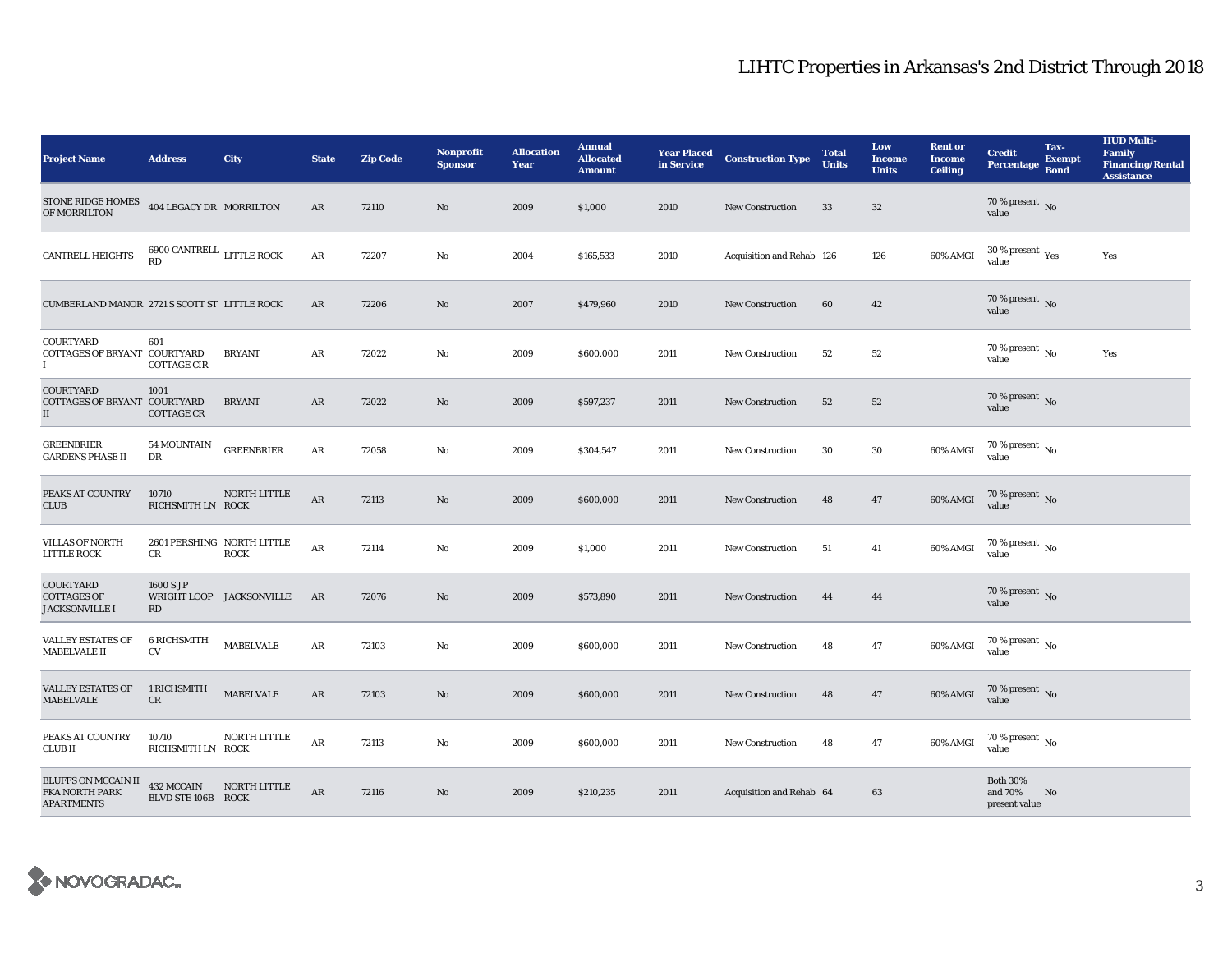| <b>Project Name</b>                                              | <b>Address</b>                         | City                                      | <b>State</b>  | <b>Zip Code</b> | <b>Nonprofit</b><br><b>Sponsor</b> | <b>Allocation</b><br>Year | <b>Annual</b><br><b>Allocated</b><br><b>Amount</b> | in Service           | <b>Year Placed Construction Type</b>  | <b>Total</b><br><b>Units</b> | Low<br><b>Income</b><br><b>Units</b> | <b>Rent or</b><br>Income<br><b>Ceiling</b> | <b>Credit</b><br><b>Percentage</b>          | Tax-<br><b>Exempt</b><br><b>Bond</b> | <b>HUD Multi-</b><br>Family<br><b>Financing/Rental</b><br><b>Assistance</b> |
|------------------------------------------------------------------|----------------------------------------|-------------------------------------------|---------------|-----------------|------------------------------------|---------------------------|----------------------------------------------------|----------------------|---------------------------------------|------------------------------|--------------------------------------|--------------------------------------------|---------------------------------------------|--------------------------------------|-----------------------------------------------------------------------------|
| <b>BLUFFS ON MCCAIN I</b>                                        | <b>431 MCCAIN</b><br><b>BLVD</b>       | NORTH LITTLE<br><b>ROCK</b>               | $\rm{AR}$     | 72116           | No                                 | 2009                      | \$547,785                                          | 2011                 | Acquisition and Rehab 120             |                              | 120                                  |                                            | <b>Both 30%</b><br>and 70%<br>present value | No                                   |                                                                             |
| ORCHARDS AT<br><b>MABELVALE</b>                                  | <b>8 RICHSMITH</b><br>${\rm LN}$       | <b>MABELVALE</b>                          | AR            | 72103           | $\mathbf{N}\mathbf{o}$             | 2009                      | \$1,000                                            | 2011                 | New Construction                      | 51                           | 49                                   | 60% AMGI                                   | $70$ % present $\,$ No value                |                                      |                                                                             |
| <b>KEOWN HOMES</b>                                               | 4025 APPLE AVE LITTLE ROCK             |                                           | AR            | 72206           | No                                 | 2009                      | \$1,390                                            | 2011                 | <b>New Construction</b>               | 34                           | $\bf{34}$                            | 60% AMGI                                   | $70$ % present $\,$ No value                |                                      |                                                                             |
| <b>COURTYARD</b><br><b>COTTAGES OF</b><br><b>JACKSONVILLE II</b> | 1600 S JP<br>RD                        | WRIGHT LOOP JACKSONVILLE                  | AR            | 72076           | $\rm No$                           | 2009                      | \$575,452                                          | 2011                 | New Construction                      | 44                           | 44                                   |                                            | 70 % present $\,$ No $\,$<br>value          |                                      |                                                                             |
| BUFFINGTON TOWER 224 E 7TH ST                                    |                                        | LITTLE ROCK                               | AR            | 72202           | $\mathbf{N}\mathbf{o}$             | 2010                      | \$600,000                                          | 2011                 | Acquisition and Rehab 109             |                              | 109                                  | 60% AMGI                                   | <b>Both 30%</b><br>and 70%<br>present value | No                                   |                                                                             |
| <b>COURTYARD</b><br><b>COTTAGES OF BRYANT</b>                    | 601<br>COURTYARD<br><b>COTTAGES DR</b> | <b>BRYANT</b>                             | AR            | 72022           | $\mathbf{N}\mathbf{o}$             | 2009                      | \$594,863                                          | 2011                 | <b>New Construction</b>               | 52                           | 52                                   |                                            | Not<br>Indicated                            |                                      |                                                                             |
| <b>VILLAS OF NORTH</b><br>LITTLE ROCK II                         | CR                                     | 2501 PERSHING NORTH LITTLE<br><b>ROCK</b> | AR            | 72114           | No                                 | 2010                      | \$477,665                                          | 2012                 | New Construction                      | 38                           | 30                                   | 60% AMGI                                   | 70 % present $\,$ No $\,$<br>value          |                                      |                                                                             |
| <b>COTTAGES OF GOOD</b><br>SHEPHERD I                            | 2901<br>ALDERSGATE LITTLE ROCK<br>RD   |                                           | AR            | 72205           | $\mathbf{N}\mathbf{o}$             | 2010                      | \$600,000                                          | 2012                 | <b>New Construction</b>               | 52                           | ${\bf 52}$                           |                                            | 70 % present $\,$ No $\,$<br>value          |                                      |                                                                             |
| <b>COTTAGES OF GOOD</b><br>SHEPHERD II                           | 2901<br>ALDERSGATE LITTLE ROCK<br>RD   |                                           | AR            | 72205           | No                                 | 2010                      | \$600,000                                          | 2012                 | New Construction                      | 52                           | $52\,$                               |                                            | $70$ % present $\,$ No $\,$<br>value        |                                      |                                                                             |
| DONAGHEY COURT II                                                | 855 S GERMAN CONWAY<br>LN              |                                           | $\mathbf{AR}$ | 72034           | Yes                                | 2009                      | \$480,299                                          | Insufficient<br>Data | <b>New Construction</b>               | $32\,$                       | $\mathbf 0$                          |                                            | Not<br>Indicated                            | No                                   |                                                                             |
| PLACID HILLS SENIOR 1000 DONOVAN NORTH LITTLE<br>LIVING          | <b>BRILEY BLVD</b>                     | <b>ROCK</b>                               | ${\bf AR}$    | 72118           | $\rm No$                           | 2010                      | \$600,000                                          | Insufficient<br>Data | Both New Construction 56<br>and $A/R$ |                              | $\mathbf 0$                          |                                            | Not<br>Indicated                            | No                                   |                                                                             |
| <b>RIDGEVIEW I</b>                                               | <b>CIR</b>                             | 4700 AUGUSTA NORTH LITTLE<br><b>ROCK</b>  | $\rm{AR}$     | 72118           | $\rm No$                           | 2011                      | \$600,000                                          | Insufficient<br>Data | Acquisition and Rehab 124             |                              | $\mathbf 0$                          |                                            | Not<br>Indicated                            | No                                   |                                                                             |
| <b>RIDGEVIEW II</b>                                              | 1707<br><b>ARROWHEAD</b><br>RD         | NORTH LITTLE<br><b>ROCK</b>               | $\mathbf{AR}$ | 72118           | No                                 | 2011                      | \$600,000                                          | Insufficient<br>Data | Acquisition and Rehab 118             |                              | $\bf{0}$                             |                                            | Not<br>Indicated                            | No                                   |                                                                             |

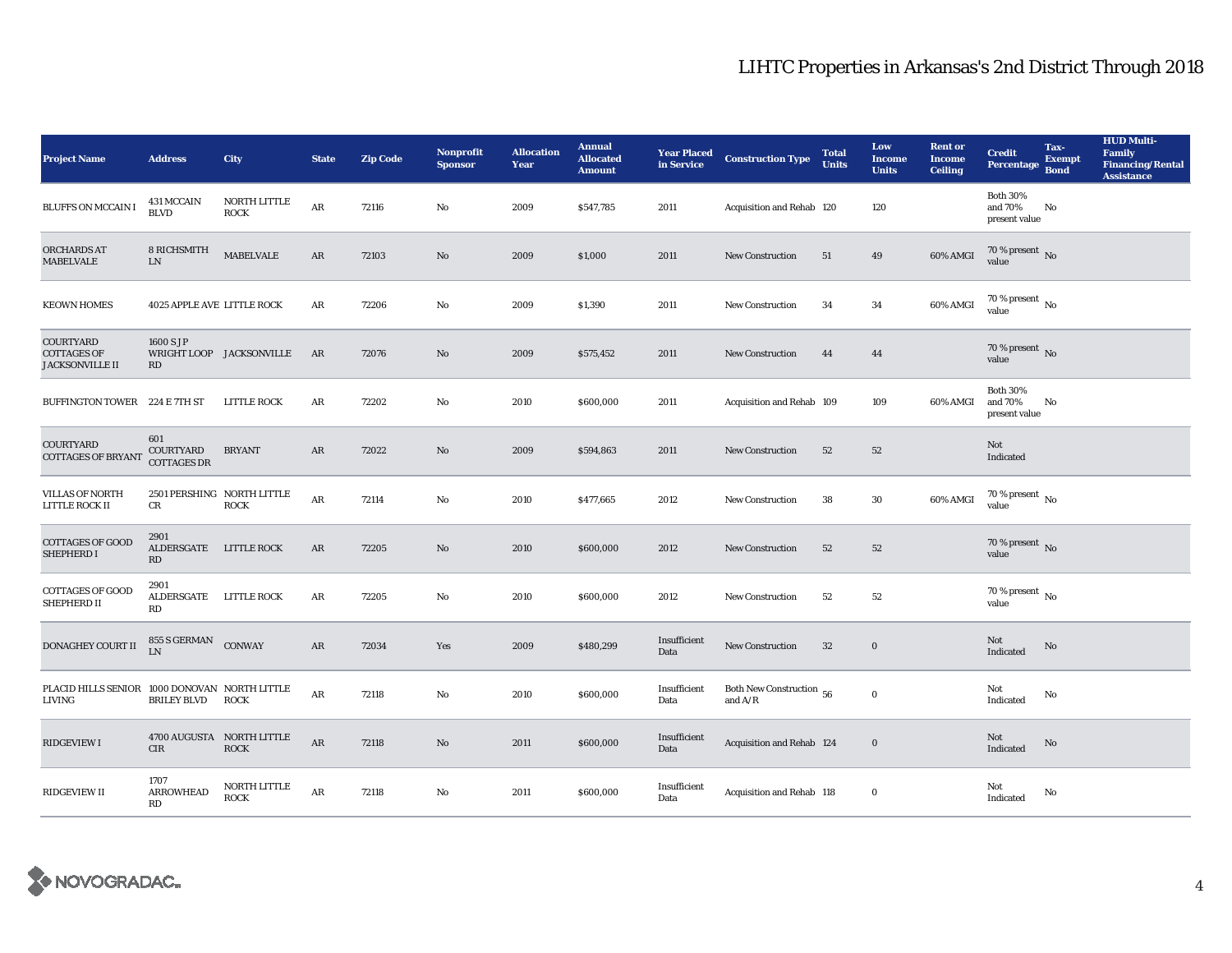| <b>Project Name</b>                           | <b>Address</b>                              | City                                                       | <b>State</b> | <b>Zip Code</b> | Nonprofit<br><b>Sponsor</b> | <b>Allocation</b><br>Year | <b>Annual</b><br><b>Allocated</b><br><b>Amount</b> |      | <b>Year Placed Construction Type</b><br>in Service <b>Construction</b> Type | <b>Total</b><br><b>Units</b> | Low<br><b>Income</b><br><b>Units</b> | <b>Rent or</b><br><b>Income</b><br><b>Ceiling</b> | <b>Credit</b><br><b>Percentage</b> | Tax-<br><b>Exempt</b><br><b>Bond</b> | <b>HUD Multi-</b><br><b>Family</b><br><b>Financing/Rental</b><br><b>Assistance</b> |
|-----------------------------------------------|---------------------------------------------|------------------------------------------------------------|--------------|-----------------|-----------------------------|---------------------------|----------------------------------------------------|------|-----------------------------------------------------------------------------|------------------------------|--------------------------------------|---------------------------------------------------|------------------------------------|--------------------------------------|------------------------------------------------------------------------------------|
| <b>SHORTER COLLEGE</b><br><b>GARDENS APTS</b> |                                             | $800$ N BEECH ST $\frac{\text{NORTH LITILE}}{\text{ROCK}}$ | ${\bf AR}$   | 72114           | $\mathbf{N}\mathbf{o}$      | 1988                      | \$0                                                | 1988 | Both New Construction 196<br>and $A/R$                                      |                              | 196                                  |                                                   | 30 % present $\,$ No $\,$<br>value |                                      |                                                                                    |
| <b>BLUEBERRY 5420</b>                         | BLUEBERRY DR LITTLE ROCK                    |                                                            | $\rm{AR}$    | 72206           | $\mathbf{No}$               | 1989                      | \$0                                                | 1989 | Not Indicated                                                               | $\mathbf{1}$                 | $\mathbf{1}$                         |                                                   | Not<br>Indicated                   | No                                   |                                                                                    |
| <b>CUMBERLAND APTS</b>                        | 1409<br><b>CUMBERLAND LITTLE ROCK</b><br>ST |                                                            | ${\bf AR}$   | 72202           | Yes                         | 1989                      | $\$0$                                              | 1989 | Acquisition and Rehab 1                                                     |                              | $\mathbf{1}$                         |                                                   | $30\,\%$ present $\,$ No value     |                                      |                                                                                    |
| <b>SOUTH TYLER 2603</b>                       | 2603 S TYLER ST LITTLE ROCK                 |                                                            | AR           | 72204           | $\mathbf{N}\mathbf{o}$      | 1989                      | \$0                                                | 1989 | Not Indicated                                                               | $\mathbf{1}$                 | $\bf{0}$                             |                                                   | Not<br>Indicated                   | No                                   |                                                                                    |
| STATION HOUSE APTS 401 N MOOSE ST MORRILTON   |                                             |                                                            | $\rm{AR}$    | 72110           | $\rm No$                    | 1989                      | \$0                                                | 1990 | Not Indicated                                                               | 46                           | $\mathbf 0$                          |                                                   | Not<br>Indicated                   | No                                   |                                                                                    |
| <b>FOURCHE VALLEY</b><br><b>APARTMENTS</b>    | 200 W VALLEY PERRYVILLE                     |                                                            | AR           | 72126           | No                          | 1990                      | \$30,814                                           | 1990 | <b>New Construction</b>                                                     | 20                           | 20                                   | 60% AMGI                                          | $30\,\%$ present $\,$ No value     |                                      |                                                                                    |
| <b>SALEM PARK APTS</b>                        | <b>2840 DAVE</b><br><b>WARD DR</b>          | <b>CONWAY</b>                                              | AR           | 72034           | $\mathbf{N}\mathbf{o}$      | 1989                      | \$0                                                | 1990 | Not Indicated                                                               | 144                          | 144                                  |                                                   | Not<br>Indicated                   | No                                   |                                                                                    |
| <b>GERMANTOWN APTS</b>                        | $955$ S GERMAN ${\rm LN}$                   | <b>CONWAY</b>                                              | ${\bf AR}$   | 72034           | No                          | 1991                      | \$0                                                | 1991 | Not Indicated                                                               | 132                          | $\bf{0}$                             |                                                   | Not<br>Indicated                   | No                                   |                                                                                    |
| <b>MEADOW LAKE APTS</b><br><b>PHASE I</b>     | 400 MEADOW<br><b>LAKE CIR</b>               | <b>SEARCY</b>                                              | AR           | 72143           | $\rm No$                    | 1991                      | \$0                                                | 1991 | Not Indicated                                                               | 108                          | $\bf{0}$                             |                                                   | Not<br>Indicated                   | No                                   |                                                                                    |
| <b>MEADOW LAKE APTS</b><br><b>PHASE II</b>    | 301 MEADOW<br><b>LAKE CIR</b>               | <b>SEARCY</b>                                              | $\rm{AR}$    | 72143           | $\rm No$                    | 1991                      | \$0                                                | 1992 | Not Indicated                                                               | 108                          | 108                                  |                                                   | Not<br>Indicated                   | No                                   |                                                                                    |
| <b>LAKE POINTE APTS</b>                       | <b>2695 DAVE</b><br><b>WARD DR</b>          | <b>CONWAY</b>                                              | AR           | 72034           | $\mathbf{N}\mathbf{o}$      | 1992                      | \$0                                                | 1992 | Not Indicated                                                               | 132                          | 132                                  |                                                   | Not<br>Indicated                   | No                                   |                                                                                    |
| <b>CEDAR CREST</b><br><b>APARTMENTS</b>       | 408 W SCENIC<br>DR                          | PERRYVILLE                                                 | $\rm{AR}$    | 72126           | $\mathbf{No}$               | 1992                      | \$37,389                                           | 1993 | New Construction                                                            | 24                           | 24                                   | 60% AMGI                                          | $30\,\%$ present $\,$ No value     |                                      |                                                                                    |
| <b>FOUNTAIN LAKES</b><br><b>APTS</b>          | 3011 CONGO RD BENTON                        |                                                            | AR           | 72019           | No                          | 1993                      | \$0                                                | 1994 | Not Indicated                                                               | 180                          | 180                                  |                                                   | Not<br>Indicated                   | No                                   |                                                                                    |

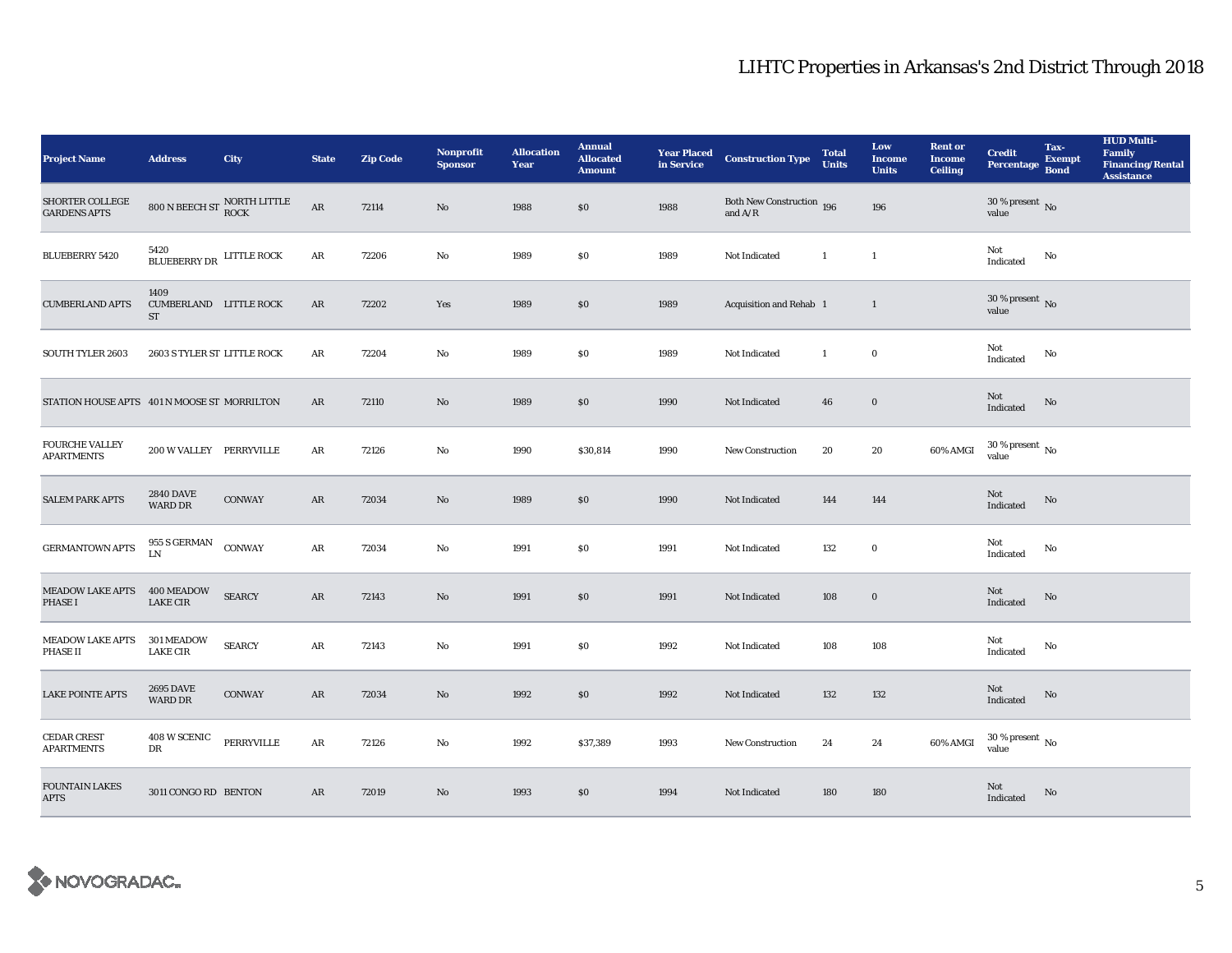| <b>Project Name</b>                                                               | <b>Address</b>                         | City                        | <b>State</b>  | <b>Zip Code</b> | <b>Nonprofit</b><br><b>Sponsor</b> | <b>Allocation</b><br>Year | <b>Annual</b><br><b>Allocated</b><br><b>Amount</b> | <b>Year Placed<br/>in Service</b> | <b>Construction Type</b>  | <b>Total</b><br><b>Units</b> | Low<br><b>Income</b><br><b>Units</b> | <b>Rent or</b><br><b>Income</b><br><b>Ceiling</b> | <b>Credit</b><br><b>Percentage</b>          | Tax-<br><b>Exempt</b><br><b>Bond</b> | <b>HUD Multi-</b><br><b>Family</b><br><b>Financing/Rental</b><br><b>Assistance</b> |
|-----------------------------------------------------------------------------------|----------------------------------------|-----------------------------|---------------|-----------------|------------------------------------|---------------------------|----------------------------------------------------|-----------------------------------|---------------------------|------------------------------|--------------------------------------|---------------------------------------------------|---------------------------------------------|--------------------------------------|------------------------------------------------------------------------------------|
| LEFLER ESTATES APTS 813 HWY 65 S                                                  |                                        | <b>CLINTON</b>              | AR            | 72031           | No                                 | 1993                      | \$55,012                                           | 1994                              | Not Indicated             | 41                           | 41                                   | 60% AMGI                                          | $30$ % present $\,$ No $\,$<br>value        |                                      | No                                                                                 |
| <b>WELLINGTON AT</b><br><b>CHENAL FKA</b><br><b>FOUNTAINS AT</b><br><b>CHENAL</b> | 15000 CHENAL<br>PKWY                   | LITTLE ROCK                 | $\rm{AR}$     | 72204           | No                                 | 1995                      | \$348,323                                          | 1996                              | <b>New Construction</b>   | 176                          | 176                                  | $60\%$ AMGI                                       | $30\,\%$ present $\,$ Yes value             |                                      |                                                                                    |
| <b>MAHLON MARTIN</b><br><b>APTS FKA SOUTH</b><br><b>MAIN APTS</b>                 | 1923 MAIN ST                           | <b>LITTLE ROCK</b>          | AR            | 72206           | No                                 | 1995                      | \$198,179                                          | 1996                              | Acquisition and Rehab 45  |                              | 45                                   | 60% AMGI                                          | $70\,\%$ present $\,$ No value              |                                      |                                                                                    |
| <b>BIRCH HOUSE</b><br><b>APARTMENTS FKA</b><br><b>BIRCH GROVE APTS</b>            | 12443 HWY 35                           | <b>BENTON</b>               | $\rm{AR}$     | 72015           | $\mathbf{No}$                      | 1995                      | \$32,272                                           | 1997                              | <b>New Construction</b>   | 10                           | 10                                   |                                                   | 70 % present $\,$ No $\,$<br>value          |                                      |                                                                                    |
| <b>KRAMER SCHOOL</b><br><b>ARTLOFTS</b>                                           | 715 SHERMAN<br>ST                      | LITTLE ROCK                 | $\rm{AR}$     | 72202           | No                                 | 1995                      | \$170,000                                          | 1997                              | Acquisition and Rehab 22  |                              | 22                                   |                                                   | 70 % present $\,$ No $\,$<br>value          |                                      | No                                                                                 |
| MCCLELLAN PLACE<br><b>APTS</b>                                                    | <b>9110 GEYER</b><br><b>SPRINGS RD</b> | LITTLE ROCK                 | AR            | 72209           | No                                 | 1995                      | \$0                                                | 1997                              | Acquisition and Rehab 52  |                              | 52                                   |                                                   | <b>Both 30%</b><br>and 70%<br>present value | No                                   |                                                                                    |
| FOWLER SQUARE APTS 503 E SIXTH ST LITTLE ROCK                                     |                                        |                             | AR            | 72202           | No                                 | 1997                      | \$71,639                                           | 1997                              | Acquisition and Rehab 88  |                              | 88                                   |                                                   | $30$ % present $\,$ $\rm Yes$<br>value      |                                      |                                                                                    |
| <b>KANIS POINTE</b>                                                               | 1600 BARROW<br>RD                      | LITTLE ROCK                 | $\mathbf{AR}$ | 72204           | No                                 | 1997                      | \$193,713                                          | 1997                              | Acquisition and Rehab 156 |                              | 156                                  | 60% AMGI                                          | $30$ % present $\,$ No $\,$<br>value        |                                      | Yes                                                                                |
| NORTHWOOD PARK<br><b>APARTMENTS</b>                                               | 1540 W 10TH                            | NORTH LITTLE<br><b>ROCK</b> | $\rm{AR}$     | 72114           | No                                 | 1996                      | \$288,850                                          | 1998                              | <b>New Construction</b>   | 40                           | 40                                   | 60% AMGI                                          | $70\,\%$ present $\,$ No value              |                                      |                                                                                    |
| <b>ELM STREET</b><br><b>COMMUNITY</b>                                             | 1600 S ELM ST LITTLE ROCK              |                             | $\rm{AR}$     | 77204           | No                                 | 1997                      | \$126,761                                          | 1998                              | Acquisition and Rehab 50  |                              | 51                                   | 50% AMGI                                          | $70$ % present $\,$ No value                |                                      |                                                                                    |
| <b>WESTWOOD APTS</b><br>PHASES I & II                                             | 33 NANDINA<br>CIR                      | LITTLE ROCK                 | $\rm{AR}$     | 72210           | No                                 | 1997                      | \$211,974                                          | 1998                              | <b>New Construction</b>   | 168                          | 168                                  | 60% AMGI                                          | $70\,\%$ present $\,$ No value              |                                      | Yes                                                                                |
| PARK CREST<br><b>APARTMENTS</b>                                                   | 100 MANSON<br>RD                       | <b>SHERWOOD</b>             | $\rm{AR}$     | 72120           | No                                 | 1998                      | \$918,414                                          | 1998                              | <b>New Construction</b>   | 216                          | 216                                  |                                                   | Not<br>Indicated                            |                                      |                                                                                    |
| <b>WEST WOOD</b><br><b>APARTMENTS I &amp; II</b>                                  | 1 NANDINA CR LITTLE ROCK               |                             | AR            | 72209           | No                                 | 1997                      | \$424,067                                          | 1998                              | <b>New Construction</b>   | 168                          | $\bf{0}$                             |                                                   | Not<br>Indicated                            |                                      |                                                                                    |

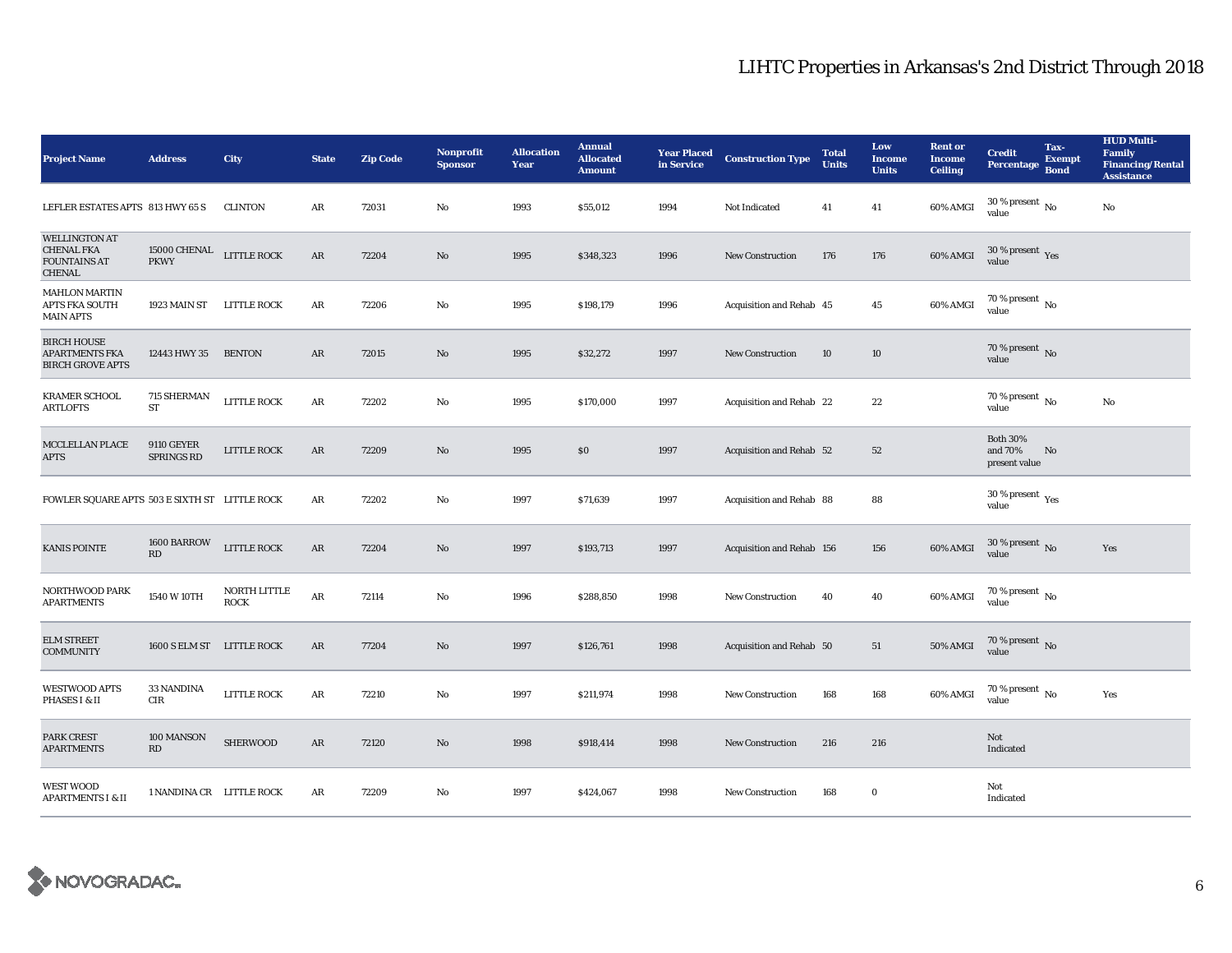| <b>Project Name</b>                                                      | <b>Address</b>                                    | City            | <b>State</b> | <b>Zip Code</b> | <b>Nonprofit</b><br><b>Sponsor</b> | <b>Allocation</b><br>Year | <b>Annual</b><br><b>Allocated</b><br><b>Amount</b> |      | <b>Year Placed Construction Type</b><br>in Service                                              | <b>Total</b><br><b>Units</b> | Low<br><b>Income</b><br><b>Units</b> | <b>Rent or</b><br><b>Income</b><br><b>Ceiling</b> | <b>Credit</b><br><b>Percentage</b>          | Tax-<br><b>Exempt</b><br><b>Bond</b> | <b>HUD Multi-</b><br><b>Family</b><br><b>Financing/Rental</b><br><b>Assistance</b> |
|--------------------------------------------------------------------------|---------------------------------------------------|-----------------|--------------|-----------------|------------------------------------|---------------------------|----------------------------------------------------|------|-------------------------------------------------------------------------------------------------|------------------------------|--------------------------------------|---------------------------------------------------|---------------------------------------------|--------------------------------------|------------------------------------------------------------------------------------|
| <b>BRISTOL PARK</b><br><b>APARTMENTS</b>                                 | 12201 MARA<br><b>LYNN RD</b>                      | LITTLE ROCK     | AR           | 72211           | No                                 | 1997                      | \$345,480                                          | 1999 | <b>New Construction</b>                                                                         | 204                          | 140                                  | 60% AMGI                                          | 30 % present $\,$ $\rm Yes$<br>value        |                                      |                                                                                    |
| <b>EAST OAKWOOD</b><br><b>PLACE</b>                                      | 1651 HAIRSTON CONWAY<br><b>ST</b>                 |                 | ${\bf AR}$   | 72032           | No                                 | 1998                      | \$106,681                                          | 1999 | Acquisition and Rehab 50                                                                        |                              | 50                                   |                                                   | <b>Both 30%</b><br>and 70%<br>present value | No                                   |                                                                                    |
| <b>HOMETOWNE II</b>                                                      | 1700 VILLAGE<br><b>CMNS</b>                       | <b>CONWAY</b>   | AR           | 72032           | No                                 | 2011                      | \$482,191                                          | 1999 | <b>New Construction</b>                                                                         | 40                           | $\bf{0}$                             |                                                   | Not<br>Indicated                            | No                                   |                                                                                    |
| <b>MADISON HEIGHTS</b>                                                   | 4704 W 13TH ST LITTLE ROCK                        |                 | AR           | 72204           | No                                 | 1997                      | \$426,022                                          | 1999 | New Construction                                                                                | 140                          | 140                                  |                                                   | 70 % present $\,$ No $\,$<br>value          |                                      |                                                                                    |
| <b>NORTHGATE</b><br><b>APARTMENTS</b>                                    | 305 ROYA LN                                       | <b>BRYANT</b>   | AR           | 72022           | No                                 | 1997                      | \$52,992                                           | 1999 | New Construction                                                                                | 20                           | 20                                   |                                                   | $70$ % present $\,$ No value                |                                      |                                                                                    |
| TRINITY COURT PLACE 2000 MAIN ST LITTLE ROCK                             |                                                   |                 | AR           | 72206           | No                                 | 1998                      | \$155,365                                          | 1999 | Acquisition and Rehab 22                                                                        |                              | 22                                   | 50% AMGI                                          | $70$ % present $\,$ No value                |                                      | Yes                                                                                |
| <b>WRIGHTSVILLE</b><br><b>MANOR</b>                                      | 13024 HWY 365<br>S                                | WRIGHTSVILLE    | AR           | 72206           | $\mathbf{N}\mathbf{o}$             | 1997                      | \$107,394                                          | 1999 | Both New Construction 25<br>and $\ensuremath{\mathrm{A}}\xspace/\ensuremath{\mathrm{R}}\xspace$ |                              | 24                                   |                                                   | $70$ % present $\,$ No value                |                                      |                                                                                    |
| PARK CREST APTS -<br><b>SHERWOOD</b>                                     | 100 MANSON<br>RD                                  | <b>SHERWOOD</b> | AR           | 72120           | No                                 | 1998                      | \$482,403                                          | 1999 | New Construction                                                                                | 216                          | 216                                  | 60% AMGI                                          | $30\,\%$ present $\,$ $\rm{Yes}$<br>value   |                                      | Yes                                                                                |
| <b>VILLAGE OF SEVEN</b><br><b>MORNINGS FKA</b><br><b>CONWAY SENIOR C</b> | 1400<br>HARKRIDER ST CONWAY                       |                 | AR           | 72034           | $\mathbf{N}\mathbf{o}$             | 1998                      | \$211,185                                          | 1999 | New Construction                                                                                | 50                           | 50                                   |                                                   | $70$ % present $\,$ No value                |                                      |                                                                                    |
| HUNTINGTON PLACE<br><b>APTS</b>                                          | 43 WARREN DR LITTLE ROCK                          |                 | AR           | 72209           | No                                 | 1999                      | \$257,004                                          | 1999 | Acquisition and Rehab 184                                                                       |                              | 184                                  | 60% AMGI                                          | Not<br>Indicated                            | Yes                                  | Yes                                                                                |
| <b>WEST PINE</b><br><b>APARTMENTS</b>                                    | 1490 HWY 258 BALD KNOB                            |                 | AR           | 72010           | $\mathbf{No}$                      | 1998                      | \$38,890                                           | 2000 | New Construction                                                                                | 22                           | 21                                   | 60% AMGI                                          | $30\,\%$ present $\,$ No value              |                                      |                                                                                    |
| <b>SENIOR RESIDENCES</b><br>OF SHERWOOD                                  | 201 TEAGUE LN SHERWOOD                            |                 | AR           | 72120           | No                                 | 1998                      | \$250,000                                          | 2000 | New Construction                                                                                | 65                           | 74                                   | 60% AMGI                                          | $70$ % present $\,$ No $\,$<br>value        |                                      |                                                                                    |
| <b>CHAPEL RIDGE OF</b><br>LITTLE ROCK I                                  | $24800$ CHENAL $\quad$ LITTLE ROCK<br><b>PKWY</b> |                 | AR           | 72223           | No                                 | 1999                      | \$200,135                                          | 2000 | <b>New Construction</b>                                                                         | 128                          | 92                                   | 60% AMGI                                          | $30\,\%$ present $\,$ Yes value             |                                      | Yes                                                                                |

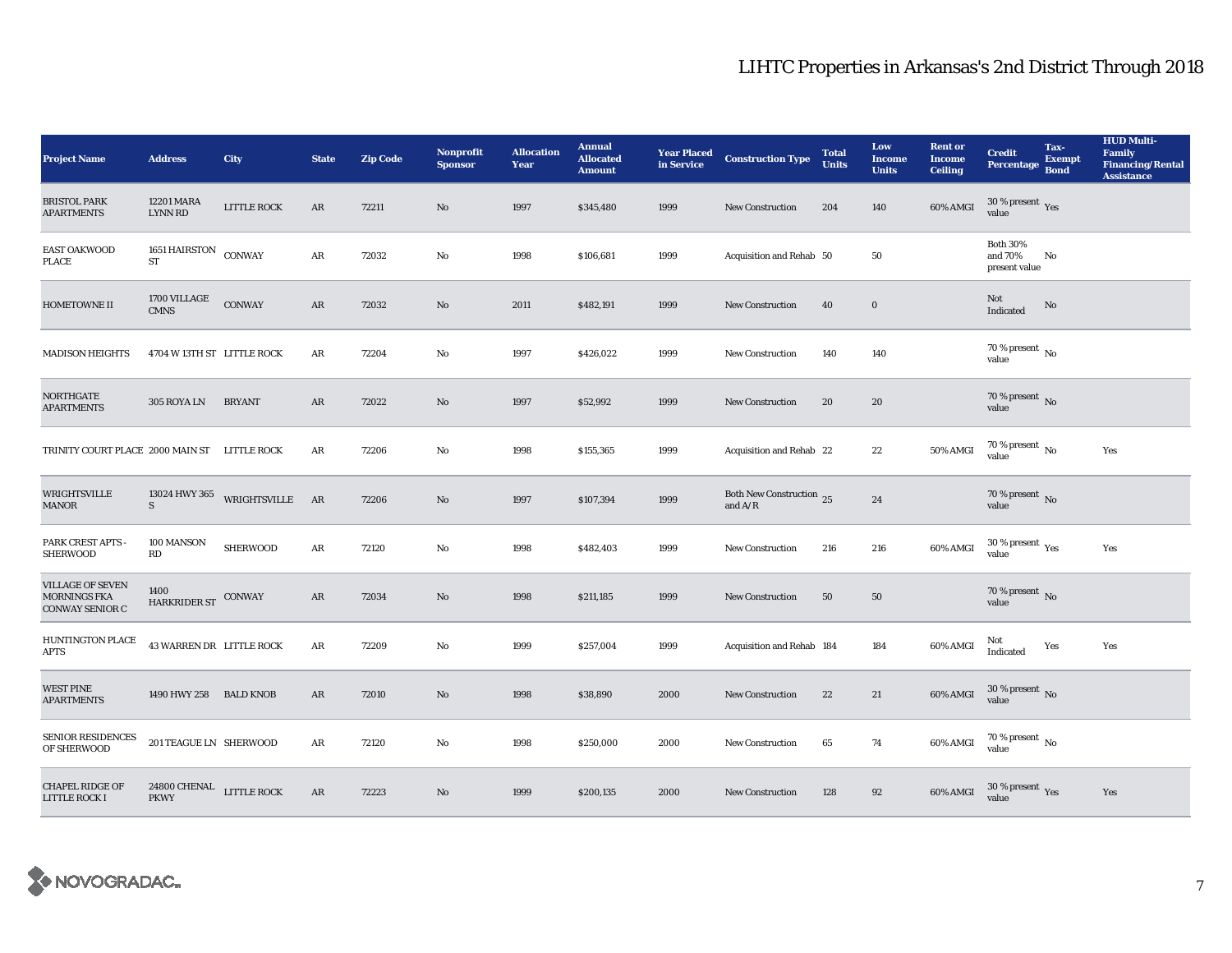| <b>Project Name</b>                                     | <b>Address</b>                      | City                               | <b>State</b> | <b>Zip Code</b> | <b>Nonprofit</b><br><b>Sponsor</b> | <b>Allocation</b><br>Year | <b>Annual</b><br><b>Allocated</b><br><b>Amount</b> | <b>Year Placed</b><br>in Service | <b>Construction Type</b>  | <b>Total</b><br><b>Units</b> | Low<br><b>Income</b><br><b>Units</b> | <b>Rent or</b><br><b>Income</b><br><b>Ceiling</b> | <b>Credit</b><br><b>Percentage</b>          | Tax-<br><b>Exempt</b><br><b>Bond</b> | <b>HUD Multi-</b><br><b>Family</b><br><b>Financing/Rental</b><br><b>Assistance</b> |
|---------------------------------------------------------|-------------------------------------|------------------------------------|--------------|-----------------|------------------------------------|---------------------------|----------------------------------------------------|----------------------------------|---------------------------|------------------------------|--------------------------------------|---------------------------------------------------|---------------------------------------------|--------------------------------------|------------------------------------------------------------------------------------|
| TIMBERWOOD<br><b>APARTMENTS</b>                         | <b>BLVD</b>                         | $207$ S HOSPITAL $\,$ JACKSONVILLE | AR           | 72078           | No                                 | 1998                      | \$244,295                                          | 2000                             | <b>New Construction</b>   | 56                           | 52                                   | 60% AMGI                                          | 70 % present $\,$ No $\,$<br>value          |                                      |                                                                                    |
| <b>BLOCK 2</b><br><b>DEVELOPMENT</b>                    | 119 E<br><b>MARKHAM ST</b>          | <b>LITTLE ROCK</b>                 | AR           | 72201           | No                                 | 1999                      | \$120,153                                          | 2000                             | Acquisition and Rehab 145 |                              | 101                                  |                                                   | 30 % present $\gamma_{\rm e s}$<br>value    |                                      | $\mathbf{N}\mathbf{o}$                                                             |
| PEAKS AT COUNTRY<br><b>CLUB III F</b>                   | 10720<br>RICHSMITH LN ROCK          | NORTH LITTLE                       | $\rm{AR}$    | 72113           | No                                 | 2010                      | \$600,000                                          | 2012                             | <b>New Construction</b>   | 48                           | 48                                   | 60% AMGI                                          | $70$ % present $\,$ No value                |                                      | Yes                                                                                |
| VILLAS AT COUNTRY<br><b>CLUBII</b>                      | 10601<br>RICHSMITH LN ROCK          | NORTH LITTLE                       | ${\bf AR}$   | 72113           | No                                 | 2010                      | \$600,000                                          | 2012                             | <b>New Construction</b>   | 51                           | 41                                   | 60% AMGI                                          | 70 % present No<br>value                    |                                      |                                                                                    |
| <b>OAK RIDGE</b><br><b>APARTMENTS</b>                   | 6201<br>MABELVALE<br><b>CUT OFF</b> | LITTLE ROCK                        | AR           | 72209           | No                                 | 2010                      | \$600,000                                          | 2012                             | Acquisition and Rehab 64  |                              | 64                                   | 60% AMGI                                          | <b>Both 30%</b><br>and 70%<br>present value | No                                   |                                                                                    |
| <b>GRANITE MOUNTAIN</b><br><b>SENIOR HOMES</b>          | 100 HAYES DR LITTLE ROCK            |                                    | AR           | 72206           | No                                 | 2010                      | \$630,822                                          | 2012                             | <b>New Construction</b>   | 40                           | $32\phantom{.0}$                     | 60% AMGI                                          | 70 % present $\,$ No $\,$<br>value          |                                      |                                                                                    |
| ORCHARDS AT<br><b>MABELVALE II</b>                      | 10200<br><b>RICHSMITH LN</b>        | MABELVALE                          | AR           | 72103           | No                                 | 2010                      | \$600,000                                          | 2012                             | <b>New Construction</b>   | 50                           | 40                                   | 60% AMGI                                          | 70 % present $\,$ No $\,$<br>value          |                                      |                                                                                    |
| <b>VILLAS AT COUNTRY</b><br>CLUB                        | 10701<br>RICHSMITH LN ROCK          | NORTH LITTLE                       | $\rm{AR}$    | 72113           | No                                 | 2011                      | \$600,000                                          | 2012                             | <b>New Construction</b>   | 51                           | 49                                   | 60% AMGI                                          | $70\,\%$ present $\,$ No value              |                                      |                                                                                    |
| <b>RIDGE AT NORTH</b><br>LITTLE ROCK II                 | 940 W SCENIC<br>DR                  | NORTH LITTLE<br><b>ROCK</b>        | $\rm{AR}$    | 72118           | $\mathbf{N}\mathbf{o}$             | 2011                      | \$600,000                                          | 2012                             | <b>New Construction</b>   | 48                           | 47                                   | 60% AMGI                                          | 70 % present $\overline{N_0}$<br>value      |                                      |                                                                                    |
| PEAKS AT COUNTRY<br><b>CLUB III FKA PEAKS</b><br>NLR II | 10700-10720<br>RICHSMITH LN ROCK    | NORTH LITTLE                       | ${\bf AR}$   | 72113           | $\mathbf{No}$                      | 2010                      | \$600,000                                          | 2012                             | <b>New Construction</b>   | 48                           | ${\bf 38}$                           |                                                   | Not<br>Indicated                            |                                      |                                                                                    |
| <b>MEADOWS-</b><br><b>JACKSONVILLE</b>                  | 304 MEADOWS<br>DR                   | <b>JACKSONVILLE</b>                | AR           | 72076           |                                    | 2010                      | \$600,000                                          | 2012                             | <b>New Construction</b>   | 55                           | 41                                   |                                                   | Not<br>Indicated                            | No                                   |                                                                                    |
| <b>ASBURY PARK</b>                                      | 8500 KELLER<br>DR                   | <b>LITTLE ROCK</b>                 | AR           | 72204           | No                                 | 2012                      | \$596,384                                          | 2013                             | Acquisition and Rehab 106 |                              | 106                                  |                                                   | <b>Both 30%</b><br>and 70%<br>present value | No                                   |                                                                                    |
| PINEWOOD MANOR                                          | 2000 BISHOP<br>RD                   | <b>BRYANT</b>                      | AR           | 72022           | $\mathbf{No}$                      | 2011                      | \$309,242                                          | 2013                             | Acquisition and Rehab 44  |                              | 44                                   | 60% AMGI                                          | <b>Both 30%</b><br>and 70%<br>present value | No                                   |                                                                                    |

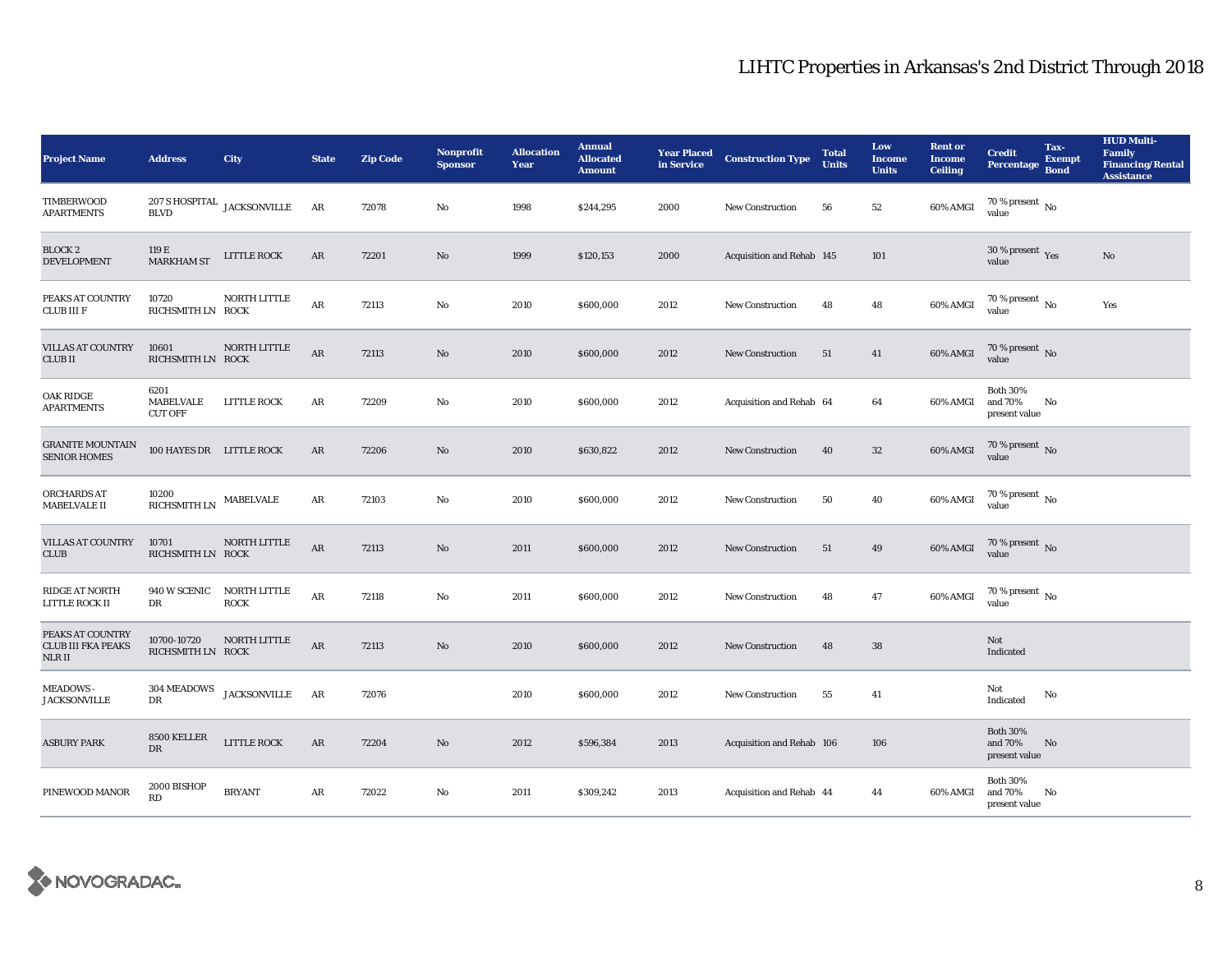| <b>Project Name</b>                                          | <b>Address</b>                                 | City                | <b>State</b>  | <b>Zip Code</b> | <b>Nonprofit</b><br><b>Sponsor</b> | <b>Allocation</b><br>Year | <b>Annual</b><br><b>Allocated</b><br><b>Amount</b> |      | <b>Year Placed Construction Type</b><br>in Service | <b>Total</b><br><b>Units</b> | Low<br><b>Income</b><br><b>Units</b> | <b>Rent or</b><br><b>Income</b><br><b>Ceiling</b> | <b>Credit</b><br><b>Percentage</b>          | Tax-<br><b>Exempt</b><br><b>Bond</b> | <b>HUD Multi-</b><br>Family<br><b>Financing/Rental</b><br><b>Assistance</b> |
|--------------------------------------------------------------|------------------------------------------------|---------------------|---------------|-----------------|------------------------------------|---------------------------|----------------------------------------------------|------|----------------------------------------------------|------------------------------|--------------------------------------|---------------------------------------------------|---------------------------------------------|--------------------------------------|-----------------------------------------------------------------------------|
| <b>WESTGATE</b><br><b>APARTMENTS</b>                         | 604 PRICKETT<br>$\mathbf{R}\mathbf{D}$         | <b>BRYANT</b>       | AR            | 72022           | $\mathbf{No}$                      | 2011                      | \$305,513                                          | 2013 | Acquisition and Rehab 41                           |                              | 40                                   | 60% AMGI                                          | <b>Both 30%</b><br>and 70%<br>present value | No                                   |                                                                             |
| PEAKS AT SEARCY                                              | 900 RICHSMITH $_{\rm SEARCY}$<br>$\text{LN}{}$ |                     | $\rm{AR}$     | 72143           | No                                 | 2013                      | \$600,000                                          | 2014 | New Construction                                   | 48                           | 47                                   |                                                   | 70 % present $\overline{N_0}$<br>value      |                                      |                                                                             |
| <b>ALBERT PIKE</b><br><b>APARTMENTS</b>                      | 701 SCOTT ST                                   | <b>LITTLE ROCK</b>  | AR            | 72201           |                                    | 2012                      | \$625,000                                          | 2014 | Acquisition and Rehab 130                          |                              | 130                                  | <b>50% AMGI</b>                                   | Not<br>Indicated                            | No                                   |                                                                             |
| <b>COTTAGES AT</b><br><b>CONWAY</b>                          | 1915<br>RICHSMITH LN CONWAY                    |                     | ${\bf AR}$    | 72032           | $\rm No$                           | 2013                      | \$600,000                                          | 2015 | New Construction                                   | 51                           | 50                                   | 60% AMGI                                          | 70 % present $\,$ No $\,$<br>value          |                                      |                                                                             |
| <b>VILLAS OF SEARCY</b>                                      | 5000<br>RICHSMITH LN SEARCY                    |                     | $\mathbf{AR}$ | 72143           | $\mathbf{N}\mathbf{o}$             | 2013                      | \$600,000                                          | 2015 | New Construction                                   | 52                           | 51                                   |                                                   | Not<br>Indicated                            |                                      |                                                                             |
| <b>COTTAGES AT</b><br><b>CONWAY PHASE II</b>                 | 1905<br><b>RICHSMITH</b><br><b>LANE</b>        | <b>CONWAY</b>       | AR            | 72032           | No                                 | 2015                      | \$522,432                                          | 2017 | <b>New Construction</b>                            | 40                           | 32                                   |                                                   | Not<br>Indicated                            |                                      |                                                                             |
| TERRA VISTA II FKA<br>ARBOR PLACE II<br><b>APARTMENTS</b>    | 4811 ARBOR<br>PLACE CR                         | LITTLE ROCK         | AR            | 72209           | $\mathbf{N}\mathbf{o}$             | 1998                      | \$175,097                                          | 2001 | Acquisition and Rehab 107                          |                              | 107                                  | 60% AMGI                                          | $30\,\%$ present $\,$ $\rm Yes$<br>value    |                                      |                                                                             |
| <b>BRADFORD</b><br><b>APARTMENTS</b>                         | 411 DENSON ST BRADFORD                         |                     | AR            | 72020           | No                                 | 2000                      | \$55,594                                           | 2001 | Acquisition and Rehab 20                           |                              | 20                                   | 60% AMGI                                          | <b>Both 30%</b><br>and 70%<br>present value | No                                   |                                                                             |
| <b>CHAPEL RIDGE OF</b><br>JACKSONVILLE PHASE<br>$\mathbf{I}$ | $950\rm~MLITARY$<br>RD                         | <b>JACKSONVILLE</b> | AR            | 72076           | $\mathbf{N}\mathbf{o}$             | 2000                      | \$147,673                                          | 2001 | New Construction                                   | 88                           | 70                                   | 60% AMGI                                          | $30\,\%$ present $\,$ Yes value             |                                      | Yes                                                                         |
| HOMES AT GRANITE<br><b>MOUNTAIN</b>                          | <b>6 HARRIS CR</b><br>APT 6C                   | <b>LITTLE ROCK</b>  | AR            | 72206           | No                                 | 1999                      | \$245,176                                          | 2001 | <b>New Construction</b>                            | 52                           | ${\bf 53}$                           | 60% AMGI                                          | $30\,\%$ present $\,$ No value              |                                      |                                                                             |
| <b>SENIOR RESIDENCES</b><br>OF JACKSONVILLE                  | 818 E MARTIN<br>ST                             | <b>JACKSONVILLE</b> | AR            | 72076           | $\mathbf{N}\mathbf{o}$             | 1999                      | \$249,247                                          | 2001 | New Construction                                   | 63                           | 80                                   | 60% AMGI                                          | $70$ % present $\,$ No $\,$ value           |                                      |                                                                             |
| COTTAGES OF OTTER 1 QUAIL CREEK LITTLE ROCK<br><b>CREEK</b>  | CIR                                            |                     | ${\bf AR}$    | 72210           | $\mathbf{No}$                      | 2000                      | \$300,000                                          | 2001 | New Construction                                   | 96                           | 76                                   | 60% AMGI                                          | $70\,\%$ present $\,$ No value              |                                      |                                                                             |
| PINES APTS                                                   | 5813 BASELINE<br><b>RD</b>                     | <b>LITTLE ROCK</b>  | $\mathbf{AR}$ | 72209           | No                                 | 2000                      | \$0                                                | 2001 | Acquisition and Rehab 239                          |                              | 239                                  |                                                   | $30\,\%$ present $\,$ No value              |                                      |                                                                             |

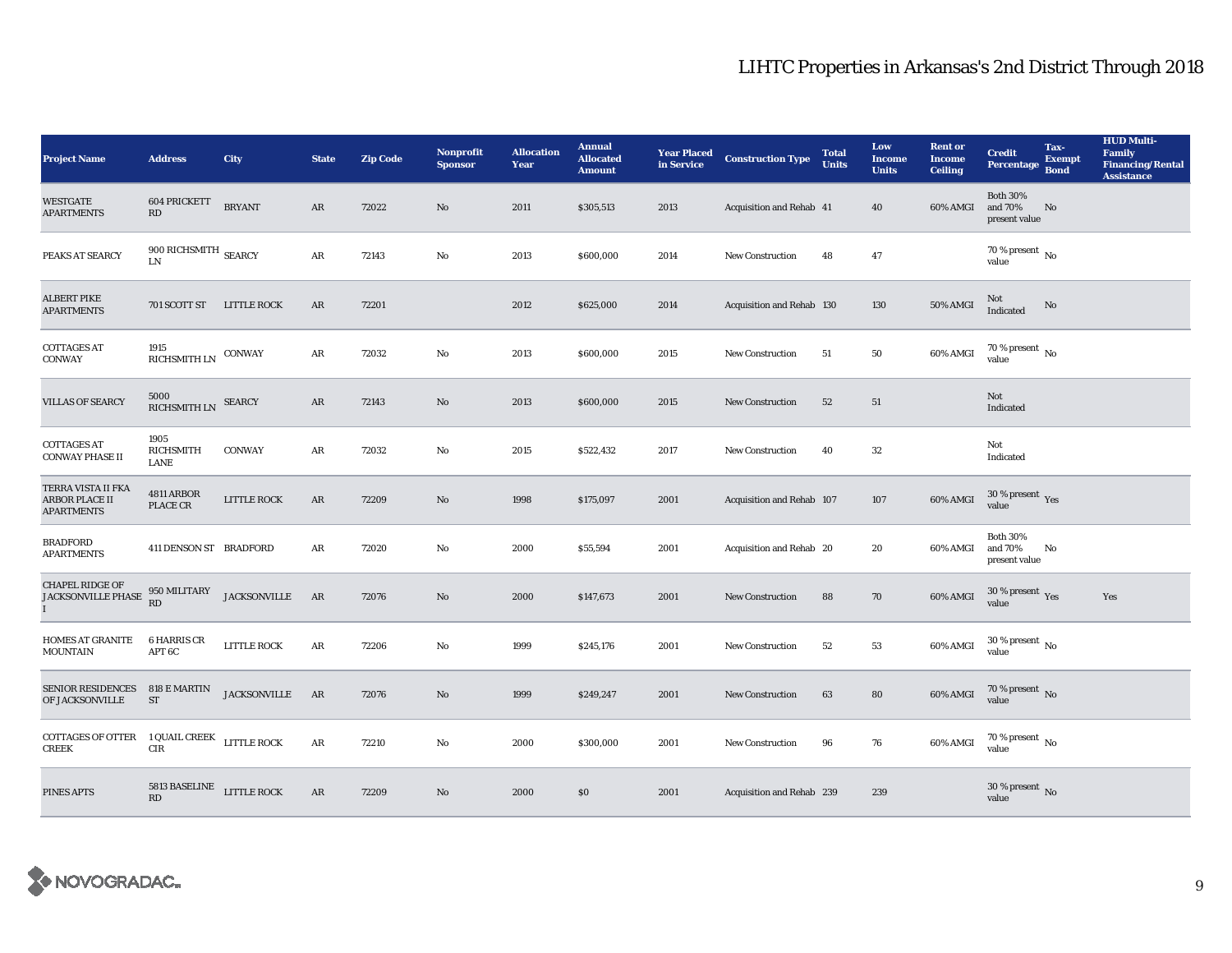| <b>Project Name</b>                                | <b>Address</b>                      | City                                | <b>State</b>  | <b>Zip Code</b> | <b>Nonprofit</b><br><b>Sponsor</b> | <b>Allocation</b><br>Year | <b>Annual</b><br><b>Allocated</b><br><b>Amount</b> | in Service | <b>Year Placed Construction Type</b>   | <b>Total</b><br><b>Units</b> | Low<br><b>Income</b><br><b>Units</b> | <b>Rent</b> or<br>Income<br><b>Ceiling</b> | <b>Credit</b><br><b>Percentage</b>                        | Tax-<br><b>Exempt</b><br><b>Bond</b> | <b>HUD Multi-</b><br>Family<br><b>Financing/Rental</b><br><b>Assistance</b> |
|----------------------------------------------------|-------------------------------------|-------------------------------------|---------------|-----------------|------------------------------------|---------------------------|----------------------------------------------------|------------|----------------------------------------|------------------------------|--------------------------------------|--------------------------------------------|-----------------------------------------------------------|--------------------------------------|-----------------------------------------------------------------------------|
| TERRA VISTA I FKA<br><b>ARBOR PLACE I</b>          | <b>4811 ARBOR</b><br>PLACE CR       | LITTLE ROCK                         | AR            | 72209           | No                                 | 1998                      | \$257,627                                          | 2001       | Acquisition and Rehab 98               |                              | 98                                   | 60% AMGI                                   | <b>Both 30%</b><br>and 70%<br>present value               | No                                   |                                                                             |
| ARGENTA SCATTERED 617 N MAPLE<br><b>SITE</b>       | <b>STE 102</b>                      | NORTH LITTLE<br><b>ROCK</b>         | $\rm{AR}$     | 72114           | $\mathbf{N}\mathbf{o}$             | 1999                      | \$136,219                                          | 2001       | Acquisition and Rehab 31               |                              | 31                                   | 60% AMGI                                   | <b>Both 30%</b><br>and 70%<br>present value               | No                                   |                                                                             |
| EASTSIDE LOFTS APTS<br><b>PHASE I</b>              | 1401 SCOTT ST LITTLE ROCK           |                                     | ${\bf AR}$    | 72202           | Yes                                | 2000                      | \$237,510                                          | 2001       | Acquisition and Rehab 41               |                              | 41                                   |                                            | Not<br>Indicated                                          | No                                   |                                                                             |
| <b>ARGENTA SQUARE</b><br><b>APARTMENTS</b>         | 617 N MAPLE<br><b>STE 102</b>       | NORTH LITTLE<br><b>ROCK</b>         | $\rm AR$      | 72114           | $\rm No$                           | 2001                      | \$300,000                                          | 2002       | New Construction                       | 56                           | $37\,$                               | 60% AMGI                                   | 70 % present $\,$ No $\,$<br>value                        |                                      |                                                                             |
| <b>CHAPEL RIDGE OF</b><br><b>CONWAY</b>            | 401 SECOND ST CONWAY                |                                     | AR            | 72032           | $\mathbf{N}\mathbf{o}$             | 2000                      | \$260,169                                          | 2002       | New Construction                       | 116                          | 96                                   | 60% AMGI                                   | $30\,\%$ present $\rm\thinspace\gamma_{\rm e s}$<br>value |                                      |                                                                             |
| <b>BELLA VISTA</b>                                 | 6510<br>MABELVALE<br><b>CUT OFF</b> | <b>LITTLE ROCK</b>                  | AR            | 72209           | No                                 | 2001                      | \$299,588                                          | 2002       | Acquisition and Rehab 200              |                              | 199                                  |                                            | $30\,\%$ present $\,$ $\rm Yes$<br>value                  |                                      |                                                                             |
| WILMINGTON<br><b>APARTMENTS</b>                    | 617 DONOVAN<br><b>BRILEY BLVD</b>   | NORTH LITTLE<br><b>ROCK</b>         | AR            | 72115           | No                                 | 2000                      | \$255,813                                          | 2002       | <b>New Construction</b>                | 120                          | 120                                  | 60% AMGI                                   | $30$ % present $\,$ $\rm Yes$<br>value                    |                                      |                                                                             |
| <b>MADISON HEIGHTS</b><br><b>PHASE II</b>          | 1401 MADISON<br>$\operatorname{ST}$ | LITTLE ROCK                         | AR            | 72204           | $\rm No$                           | 1999                      | \$250,605                                          | 2002       | <b>New Construction</b>                | 101                          | 83                                   |                                            | 70 % present $\,$ No $\,$<br>value                        |                                      |                                                                             |
| <b>GABLES OF</b><br>MAUMELLE                       | 1500 UNION CT MAUMELLE              |                                     | AR            | 72213           | No                                 | 2003                      | \$263,815                                          | 2002       | New Construction                       | 120                          | 120                                  | 60% AMGI                                   | $30\,\%$ present $\,$ $\rm Yes$<br>value                  |                                      |                                                                             |
| <b>CHAPEL RIDGE OF</b><br><b>BENTON</b>            | 6101 ALCOA RD BENTON                |                                     | $\mathbf{AR}$ | 72015           | $\rm No$                           | 2002                      | \$221,670                                          | 2003       | <b>New Construction</b>                | 160                          | 116                                  | 60% AMGI                                   | $30\,\%$ present $\,$ Yes value                           |                                      |                                                                             |
| <b>CHAPEL RIDGE OF</b><br><b>JACKSONVILLE II</b>   | RD                                  | 1415 STANPHIL $_{\rm JACKSONVILLE}$ | AR            | 72076           | No                                 | 2003                      | \$163,441                                          | 2003       | New Construction                       | 116                          | 88                                   | 60% AMGI                                   | $30\,\%$ present $\,$ $\rm Yes$<br>value                  |                                      |                                                                             |
| PARK AT WHISPERING 601 IST AVE<br>PINES APARTMENTS |                                     | <b>CONWAY</b>                       | AR            | 72032           | $\rm No$                           | 2003                      | \$285,041                                          | 2003       | <b>New Construction</b>                | 40                           | $32\,$                               | 60% AMGI                                   | $70\,\%$ present $\,$ No value                            |                                      |                                                                             |
| <b>OAK GROVE</b><br><b>COMMONS</b>                 | 1620 MIDDLE<br>RD                   | <b>CONWAY</b>                       | AR            | 72032           | $\mathbf{No}$                      | 2003                      | \$324,917                                          | 2003       | Both New Construction 168<br>and $A/R$ |                              | 168                                  | 60% AMGI                                   | $30\,\%$ present $\,$ $\rm Yes$<br>value                  |                                      | Yes                                                                         |

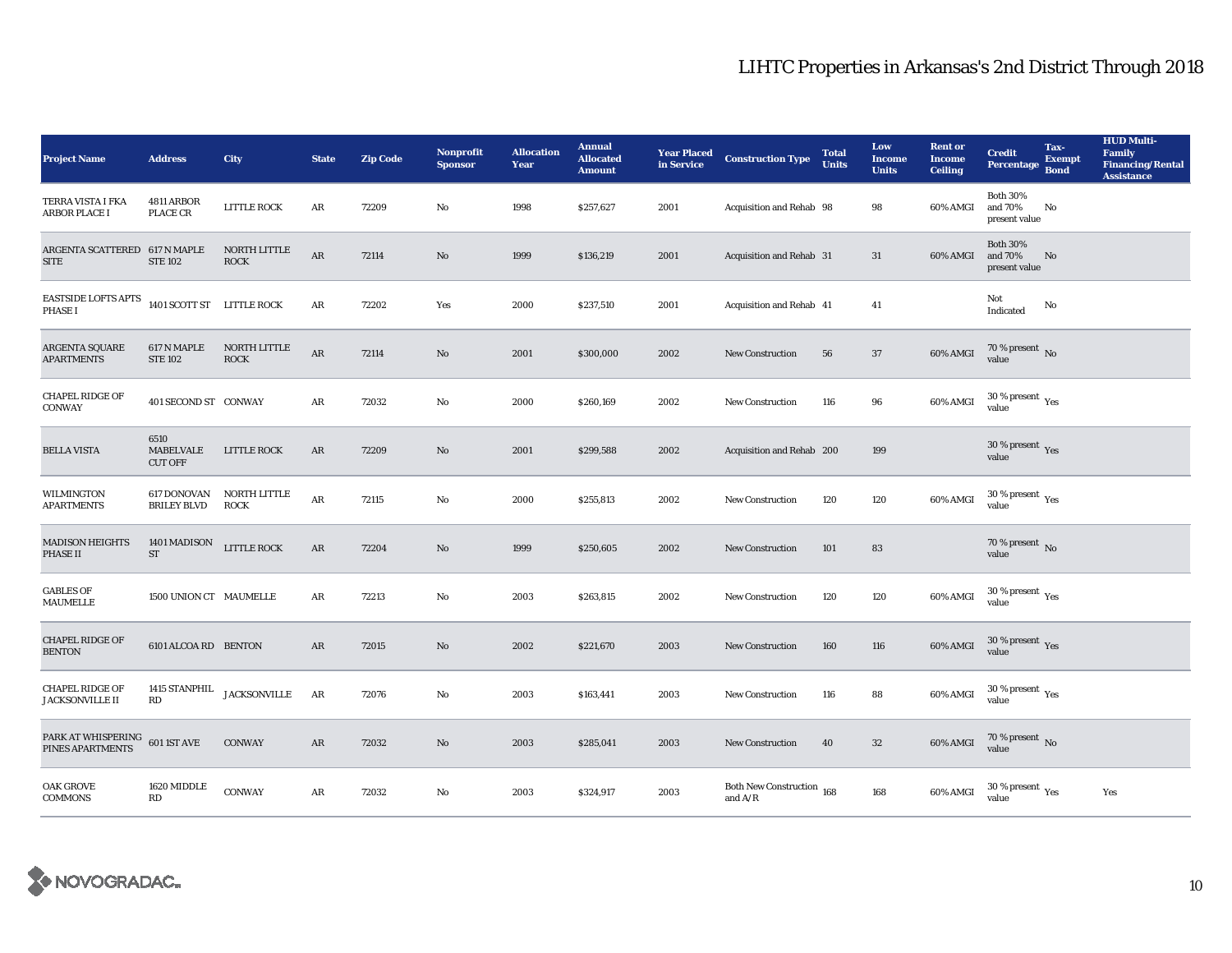| <b>Project Name</b>                                | <b>Address</b>                              | City                        | <b>State</b> | <b>Zip Code</b> | <b>Nonprofit</b><br><b>Sponsor</b> | <b>Allocation</b><br>Year | <b>Annual</b><br><b>Allocated</b><br><b>Amount</b> | <b>Year Placed</b><br>in Service | <b>Construction Type</b>        | <b>Total</b><br><b>Units</b> | Low<br><b>Income</b><br><b>Units</b> | <b>Rent or</b><br><b>Income</b><br><b>Ceiling</b> | <b>Credit</b><br><b>Percentage</b>            | Tax-<br><b>Exempt</b><br><b>Bond</b> | <b>HUD Multi-</b><br><b>Family</b><br><b>Financing/Rental</b><br><b>Assistance</b> |
|----------------------------------------------------|---------------------------------------------|-----------------------------|--------------|-----------------|------------------------------------|---------------------------|----------------------------------------------------|----------------------------------|---------------------------------|------------------------------|--------------------------------------|---------------------------------------------------|-----------------------------------------------|--------------------------------------|------------------------------------------------------------------------------------|
| <b>RIVERDALE APTS</b>                              | 2000<br><b>REBSAMEN</b><br><b>PARK RD</b>   | LITTLE ROCK                 | AR           | 72202           | No                                 | 2002                      | \$125,957                                          | 2003                             | Acquisition and Rehab 72        |                              | 72                                   | 60% AMGI                                          | $30$ % present $\,$ $\rm Yes$<br>value        |                                      |                                                                                    |
| <b>SUMMERTREE &amp;</b><br><b>VALLEY VIEW APTS</b> | 5000<br>${\large\bf SUMMERTREE}$<br>DR      | NORTH LITTLE<br><b>ROCK</b> | $\rm{AR}$    | 72116           | $\rm No$                           | 2003                      | \$411,450                                          | 2003                             | Acquisition and Rehab 240       |                              | 240                                  | 60% AMGI                                          | $30\,\%$ present $\,$ Yes value               |                                      | Yes                                                                                |
| <b>WESTLAND HEIGHTS</b><br><b>APARTMENTS</b>       | 11300 MESA DR LITTLE ROCK                   |                             | AR           | 72211           | $\mathbf{N}\mathbf{o}$             | 2002                      | \$24,732                                           | 2003                             | Acquisition and Rehab 258       |                              | 206                                  | 60% AMGI                                          | $30\,\%$ present $\,$ $_{\rm Yes}$<br>value   |                                      |                                                                                    |
| <b>GREENBRIER</b><br><b>GARDENS</b>                | <b>54 MOUNTAIN</b><br>DR                    | <b>GREENBRIER</b>           | AR           | 72058           | No                                 | 2001                      | \$205,498                                          | 2003                             | New Construction                | 40                           | 40                                   |                                                   | 70 % present $\,$ No $\,$<br>value            |                                      |                                                                                    |
| <b>ARRINGTON APTS</b><br><b>PHASE I</b>            | 6301 CAMP<br><b>ROBINSON RD</b>             | NORTH LITTLE<br><b>ROCK</b> | AR           | 72118           | No                                 | 2003                      | \$138,587                                          | 2003                             | Acquisition and Rehab 120       |                              | 120                                  | 60% AMGI                                          | <b>Both 30%</b><br>and 70%<br>present value   | Yes                                  | Yes                                                                                |
| <b>WESTSIDE LOFTS</b>                              | 1300<br><b>MARSHALL ST</b>                  | <b>LITTLE ROCK</b>          | $\rm{AR}$    | 72202           | No                                 | 2003                      | \$300,000                                          | 2003                             | <b>Acquisition and Rehab 43</b> |                              | 34                                   | 60% AMGI                                          | $70$ % present $\,$ No value                  |                                      |                                                                                    |
| <b>ARRINGTON</b><br><b>APARTMENTS</b>              | <b>6301 CAMP</b><br><b>ROBINSON RD ROCK</b> | NORTH LITTLE                | $\rm{AR}$    | 72118           | No                                 | Insufficient<br>Data      | \$93,127                                           | 2003                             | Acquisition and Rehab 120       |                              | 96                                   |                                                   | Not<br>Indicated                              |                                      |                                                                                    |
| <b>CHAPEL RIDGE OF</b><br>LITTLE ROCK II           | 9400<br>STAGECOACH LITTLE ROCK<br>RD        |                             | AR           | 72210           | No                                 | 2004                      | \$203,606                                          | 2004                             | <b>New Construction</b>         | 122                          | 82                                   | 60% AMGI                                          | 30 % present $\rm\,Yes$<br>value              |                                      |                                                                                    |
| <b>OLD OAKS</b><br><b>APARTMENTS</b>               | 7700 N CHICOT<br>RD                         | ${\rm LITILE}$ ROCK         | $\rm{AR}$    | 72209           | $\mathbf{No}$                      | 2003                      | \$109,664                                          | 2004                             | Acquisition and Rehab 112       |                              | 112                                  | 60% AMGI                                          | 30 % present $\gamma_{\rm{es}}$<br>value      |                                      |                                                                                    |
| <b>CHAPEL RIDGE OF</b><br>NORTH LITTLE ROCK        | 5900 MCCAIN<br>PL                           | NORTH LITTLE<br><b>ROCK</b> | $\rm{AR}$    | 72117           | $\rm No$                           | 2003                      | \$374,581                                          | 2005                             | New Construction                | 172                          | 172                                  | 60% AMGI                                          | $30$ % present $\rm \gamma_{\rm PS}$<br>value |                                      |                                                                                    |
| <b>CHAPEL RIDGE OF</b><br><b>SHERWOOD</b>          | 10401<br>BROCKINGTON SHERWOOD<br>RD         |                             | AR           | 72120           | $\mathbf{No}$                      | 2004                      | \$326,493                                          | 2005                             | New Construction                | 160                          | 136                                  | 60% AMGI                                          | $30\,\%$ present $\,\mathrm{Yes}$ value       |                                      |                                                                                    |
| <b>DONAGHEY COURT</b><br><b>APARTMENTS</b>         | 801 S GERMAN<br>LN                          | CONWAY                      | AR           | 72033           | No                                 | 2003                      | \$246,355                                          | 2005                             | New Construction                | 40                           | $32\,$                               | 60% AMGI                                          | $70$ % present $\,$ No $\,$<br>value          |                                      |                                                                                    |
| <b>HILLVIEW VILLAGE</b><br><b>APARTMENTS</b>       | 2540W<br>PERSHING<br><b>BLVD</b>            | NORTH LITTLE<br><b>ROCK</b> | AR           | 72114           | No                                 | 2003                      | \$300,000                                          | 2005                             | <b>New Construction</b>         | 55                           | 44                                   | 60% AMGI                                          | 70 % present $\,$ No $\,$<br>value            |                                      |                                                                                    |